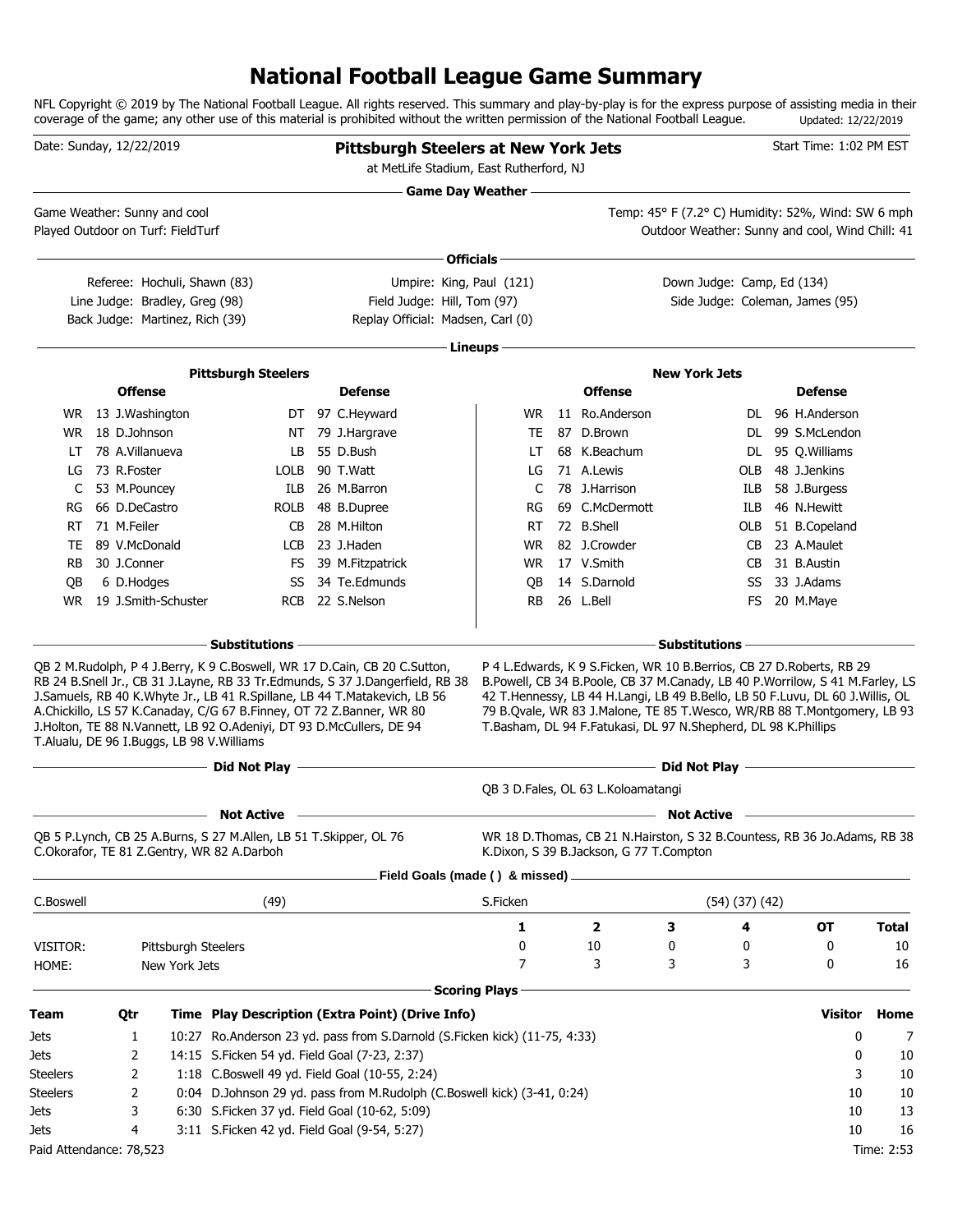# **Final Individual Statistics**

|                            |           | <b>Pittsburgh Steelers</b> |            |              |             |              |             |                    |                      |             |                        |            | <b>New York Jets</b>           |             |              |            |                   |           |
|----------------------------|-----------|----------------------------|------------|--------------|-------------|--------------|-------------|--------------------|----------------------|-------------|------------------------|------------|--------------------------------|-------------|--------------|------------|-------------------|-----------|
| <b>RUSHING</b>             |           |                            | <b>ATT</b> | <b>YDS</b>   | <b>AVG</b>  |              | LG          | TD                 | <b>RUSHING</b>       |             |                        |            |                                | ATT         | <b>YDS</b>   | <b>AVG</b> | LG                | TD        |
| J.Conner                   |           |                            | 6          | 32           | 5.3         |              | 15          | 0                  | L.Bell               |             |                        |            |                                | 25          | 72           | 2.9        | 11                | 0         |
| K.Whyte Jr.                |           |                            | 6          | 22           | 3.7         |              | 7           | 0                  | T.Montgomery         |             |                        |            |                                | 2           | 7            | 3.5        | 7                 | 0         |
| <b>B.Snell Jr.</b>         |           |                            | 7          | 14           | 2.0         |              | 6           | 0                  | S.Darnold            |             |                        |            |                                | 4           | 3            | 0.8        | 4                 | 0         |
| J.Samuels                  |           |                            | 3          | 7            | 2.3         |              | 6           | 0                  | <b>B.Powell</b>      |             |                        |            |                                | 1           | 3            | 3.0        | 3                 | 0         |
| M.Rudolph                  |           |                            | 2          | 0            | 0.0         |              | 5           | 0                  |                      |             |                        |            |                                |             |              |            |                   |           |
| D.Hodges                   |           |                            | 1          | 0            | 0.0         |              | 0           | 0                  |                      |             |                        |            |                                |             |              |            |                   |           |
| Total                      |           |                            | 25         | 75           | 3.0         |              | 15          | 0                  | Total                |             |                        |            |                                | 32          | 85           | 2.7        | 11                | 0         |
| <b>PASSING</b>             | ATT       | <b>CMP</b>                 | <b>YDS</b> | <b>SK/YD</b> | TD          |              | LG IN       | RT                 | <b>PASSING</b>       |             |                        | <b>ATT</b> | <b>CMP</b>                     | <b>YDS</b>  | <b>SK/YD</b> | TD         | LG IN             | <b>RT</b> |
| M.Rudolph                  | 20        | 14                         | 129        | 1/9          | 1           | 29           |             | $0$ 104.0          | S.Darnold            |             |                        | 26         | 16                             | 183         | 2/9          | 1          | 32<br>0           | 95.5      |
| D.Hodges                   | 17        | 11                         | 84         | 3/19         | 0           | 18           | 2           | 37.0               |                      |             |                        |            |                                |             |              |            |                   |           |
| Total                      | 37        | 25                         | 213        | 4/28         | 1           | 29           | 2           | 68.9               | Total                |             |                        | 26         | 16                             | 183         | 2/9          | 1          | 32<br>0           | 95.5      |
| <b>PASS RECEIVING</b>      |           | <b>TAR</b>                 | <b>REC</b> | <b>YDS</b>   | <b>AVG</b>  |              | LG          | TD                 |                      |             | <b>PASS RECEIVING</b>  |            | <b>TAR</b>                     | <b>REC</b>  | <b>YDS</b>   | <b>AVG</b> | LG                | TD        |
| D.Johnson                  |           | 9                          | 8          | 81           | 10.1        |              | 29          | 1                  | J.Crowder            |             |                        |            | 8                              | 4           | 60           | 15.0       | 20                | 0         |
| J.Washington               |           | 8                          | 5          | 41           | 8.2         |              | 13          | 0                  | L.Bell               |             |                        |            | 4                              | 4           | 21           | 5.3        | 12                | 0         |
| J.Samuels                  |           | 6                          | 4          | 32           | 8.0         |              | 27          | 0                  | V.Smith              |             |                        |            | 4                              | 3           | 32           | 10.7       | 14                | 0         |
| V.McDonald                 |           | 6                          | 3          | 9            | 3.0         |              | 9           | 0                  | Ro.Anderson          |             |                        |            | 4                              | 2           | 32           | 16.0       | 23                | 1         |
| J.Smith-Schuster           |           | 4                          | 2          | 22           | 11.0        |              | 14          | 0                  | T.Wesco              |             |                        |            | 1                              | 1           | 32           | 32.0       | 32                | 0         |
| D.Cain                     |           | 2                          | 2          | 10           | 5.0         |              | 6           | 0                  | <b>B.Powell</b>      |             |                        |            | 2                              | 1           | 5            | 5.0        | 5                 | 0         |
| N.Vannett                  |           | 1                          | 1          | 18           | 18.0        |              | 18          | 0                  | T.Montgomery         |             |                        |            | 1                              | 1           | 1            | 1.0        | 1                 | 0         |
|                            |           |                            |            |              |             |              |             |                    | D.Brown              |             |                        |            | 1                              | 0           | 0            | 0.0        | 0                 | 0         |
| Total                      |           | 36                         | 25         | 213          | 8.5         |              | 29          | 1                  | Total                |             |                        |            | 25                             | 16          | 183          | 11.4       | 32                | 1         |
| <b>INTERCEPTIONS</b>       |           |                            | <b>NO</b>  | <b>YDS</b>   | <b>AVG</b>  |              | LG          | TD                 |                      |             | <b>INTERCEPTIONS</b>   |            |                                | <b>NO</b>   | <b>YDS</b>   | <b>AVG</b> | LG                | <b>TD</b> |
|                            |           |                            |            |              |             |              |             |                    | T.Basham             |             |                        |            |                                | 1           | 1            | 1.0        | 1                 | 0         |
|                            |           |                            |            |              |             |              |             |                    | M.Maye               |             |                        |            |                                | 1           | 0            | 0.0        | 0                 | 0         |
| Total                      |           |                            | 0          | 0            | 0           |              | 0           | 0                  | Total                |             |                        |            |                                | 2           | 1            | 0.5        | 1                 | 0         |
| <b>PUNTING</b>             | <b>NO</b> | <b>YDS</b>                 | <b>AVG</b> | <b>NET</b>   | ΤB          |              | <b>IN20</b> | LG                 | <b>PUNTING</b>       |             |                        | NO         | <b>YDS</b>                     | <b>AVG</b>  | <b>NET</b>   | TВ         | <b>IN20</b>       | LG        |
| J.Berry                    | 7         | 279                        | 39.9       | 37.0         | 0           |              | 3           | 59                 | L.Edwards            |             |                        | 6          | 275                            | 45.8        | 39.2         | 0          | 2                 | 63        |
| Total                      | 7         | 279                        | 39.9       | 37.0         | 0           |              | 3           | 59                 | Total                |             |                        | 6          | 275                            | 45.8        | 39.2         | 0          | $\overline{2}$    | 63        |
| <b>PUNT RETURNS</b>        |           | <b>NO</b>                  | <b>YDS</b> | <b>AVG</b>   | <b>FC</b>   |              | LG          | TD                 | <b>PUNT RETURNS</b>  |             |                        |            | <b>NO</b>                      | <b>YDS</b>  | <b>AVG</b>   | FC         | LG                | <b>TD</b> |
| D.Johnson                  |           | 3                          | 40         | 13.3         | 0           |              | 17          | 0                  | <b>B.Berrios</b>     |             |                        |            | 1                              | 20          | 20.0         | 5          | 20                | 0         |
| [DOWNED]                   |           | 2                          | 0          | 0.0          | 0           |              | 0           | 0                  |                      |             | [OUT OF BOUNDS]        |            | 1                              | 0           | 0.0          | 0          | 0                 | 0         |
| [OUT OF BOUNDS]            |           | 1                          | 0          | 0.0          | 0           |              | 0           | 0                  |                      |             |                        |            |                                |             |              |            |                   |           |
| Total                      |           | 3                          | 40         | 13.3         | 0           |              | 17          | 0                  | Total                |             |                        |            | 1                              | 20          | 20.0         | 5          | 20                | 0         |
| <b>KICKOFF RETURNS</b>     |           | <b>NO</b>                  | <b>YDS</b> | <b>AVG</b>   | FC          |              | LG          | TD                 |                      |             | <b>KICKOFF RETURNS</b> |            | <b>NO</b>                      | <b>YDS</b>  | <b>AVG</b>   | FC         | LG                | TD        |
| K.Whyte Jr.                |           | 3                          | 65         | 21.7         | 0           |              | 24          | 0                  | T.Montgomery         |             |                        |            | $\mathbf{1}$                   | 12          | 12.0         | 0          | 12                | 0         |
| [TOUCHBACK]                |           | $\overline{2}$             | 0          | 0.0          | 0           |              | $\mathbf 0$ | $\mathbf{0}$       | <b>B.Berrios</b>     |             |                        |            | $\mathbf{1}$                   | $\mathbf 0$ | 0.0          | 0          | $\mathbf 0$       | 0         |
| Total                      |           | 3                          | 65         | 21.7         | 0           |              | 24          | 0                  | [TOUCHBACK]<br>Total |             |                        |            | $\mathbf{1}$<br>$\overline{2}$ | 0<br>12     | 0.0<br>6.0   | 0<br>0     | $\mathbf 0$<br>12 | 0<br>0    |
| <b>Pittsburgh Steelers</b> |           |                            |            |              |             |              |             |                    |                      |             |                        |            |                                |             |              |            |                   |           |
| <b>FUMBLES</b>             |           |                            |            |              | FUM LOST    |              |             | <b>OWN-REC YDS</b> |                      | TD          | <b>FORCED</b>          |            | <b>OPP-REC</b>                 | <b>YDS</b>  | TD           |            | <b>OUT-BDS</b>    |           |
| D.Hodges                   |           |                            |            | $\mathbf{1}$ |             | $\mathbf 0$  |             | $\overline{2}$     | $\mathbf 0$          | 0           | 0                      |            | $\mathbf{0}$                   | $\mathbf 0$ | 0            |            | 0                 |           |
| <b>B.Finney</b>            |           |                            |            | 1            |             | 0            |             | 0                  | -8                   | 0           | 0                      |            | 0                              | 0           | $\mathbf 0$  |            | 0                 |           |
| T.Watt                     |           |                            |            | 0            |             | 0            |             | 0                  | 0                    | 0           | 1                      |            | 1                              | 0           | 0            |            | 0                 |           |
| Total                      |           |                            |            | 2            |             | 0            |             | $\overline{2}$     | -8                   | 0           | $\mathbf{1}$           |            | $\mathbf{1}$                   | 0           | $\mathbf 0$  |            | 0                 |           |
| <b>New York Jets</b>       |           |                            |            |              |             |              |             |                    |                      |             |                        |            |                                |             |              |            |                   |           |
| <b>FUMBLES</b>             |           |                            |            | <b>FUM</b>   | <b>LOST</b> |              |             | <b>OWN-REC YDS</b> |                      | <b>TD</b>   | <b>FORCED</b>          |            | <b>OPP-REC</b>                 | <b>YDS</b>  | TD           |            | <b>OUT-BDS</b>    |           |
| S.Darnold                  |           |                            |            | 3            |             | 1            |             | $\mathbf{1}$       | -6                   | 0           | 0                      |            | 0                              | $\mathbf 0$ | 0            |            | 0                 |           |
| J.Crowder                  |           |                            |            | 0            |             | 0            |             | $\mathbf{1}$       | 0                    | $\mathbf 0$ | 0                      |            | 0                              | 0           | 0            |            | 0                 |           |
| Total                      |           |                            |            | 3            |             | $\mathbf{1}$ |             | $\overline{2}$     | $-6$                 | 0           | 0                      |            | 0                              | 0           | 0            |            | 0                 |           |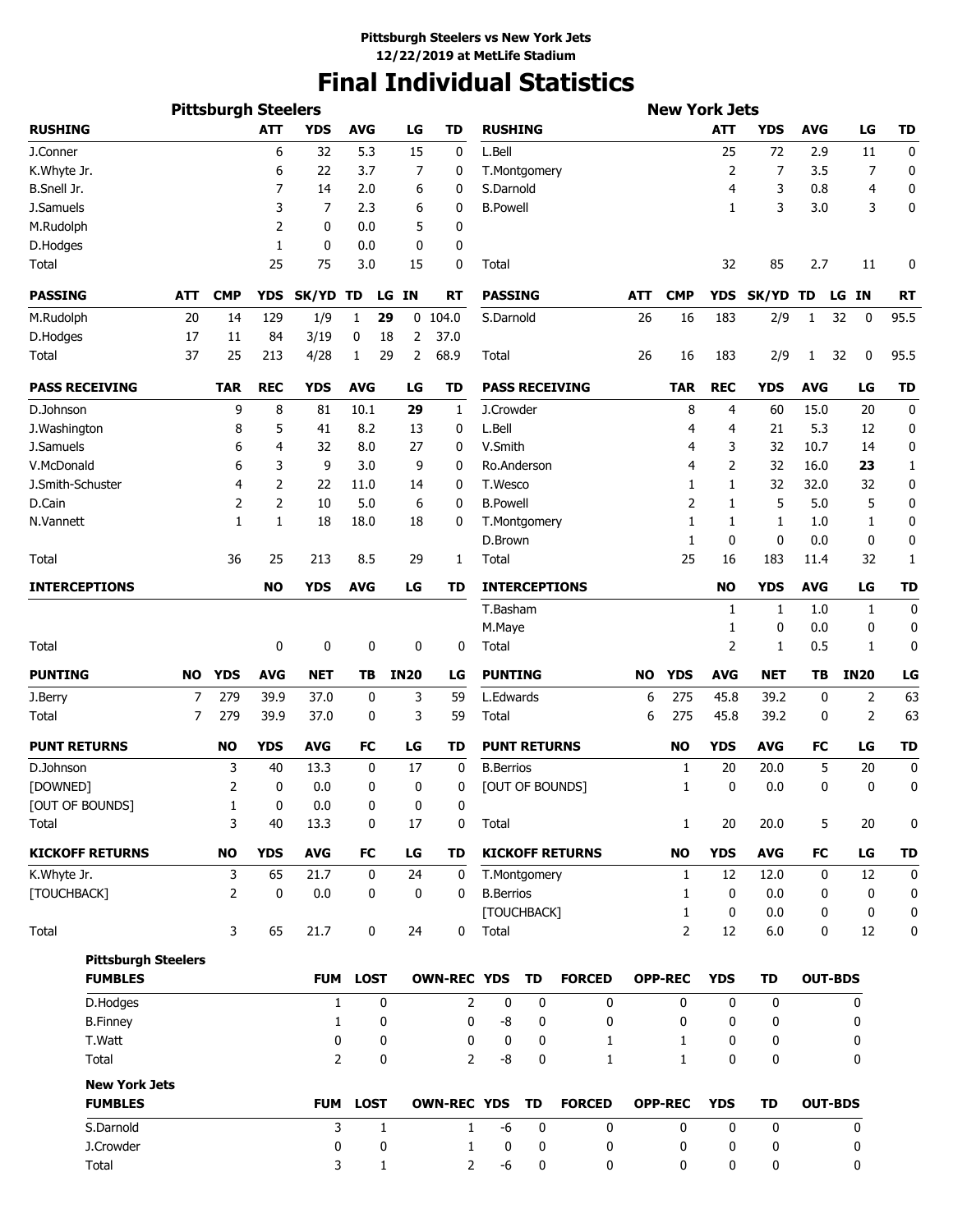### **Final Team Statistics**

|                                                   | <b>Visitor</b>  | Home          |
|---------------------------------------------------|-----------------|---------------|
|                                                   | <b>Steelers</b> | <b>Jets</b>   |
| <b>TOTAL FIRST DOWNS</b>                          | 16              | 14            |
| By Rushing                                        | 3               | 5             |
| By Passing                                        | 11              | 7             |
| By Penalty                                        | 2               | 2             |
| THIRD DOWN EFFICIENCY                             | 3-14-21%        | 4-15-27%      |
| <b>FOURTH DOWN EFFICIENCY</b>                     | $0 - 1 - 0%$    | 1-1-100%      |
| <b>TOTAL NET YARDS</b>                            | 260             | 259           |
| Total Offensive Plays (inc. times thrown passing) | 66              | 60            |
| Average gain per offensive play                   | 3.9             | 4.3           |
| <b>NET YARDS RUSHING</b>                          | 75              | 85            |
| <b>Total Rushing Plays</b>                        | 25              | 32            |
| Average gain per rushing play                     | 3.0             | 2.7           |
| Tackles for a loss-number and yards               | $5 - 10$        | $3 - 16$      |
| <b>NET YARDS PASSING</b>                          | 185             | 174           |
| Times thrown - yards lost attempting to pass      | 4-28            | $2 - 9$       |
| Gross yards passing                               | 213             | 183           |
| <b>PASS ATTEMPTS-COMPLETIONS-HAD INTERCEPTED</b>  | $37 - 25 - 2$   | $26 - 16 - 0$ |
| Avg gain per pass play (inc.# thrown passing)     | 4.5             | 6.2           |
| <b>KICKOFFS Number-In End Zone-Touchbacks</b>     | $3 - 1 - 1$     | $5 - 2 - 2$   |
| <b>PUNTS Number and Average</b>                   | $7 - 39.9$      | $6 - 45.8$    |
| <b>Had Blocked</b>                                | 0               | 0             |
| <b>FGs - PATs Had Blocked</b>                     | $0 - 0$         | $0 - 0$       |
| <b>Net Punting Average</b>                        | 37.0            | 39.2          |
| TOTAL RETURN YARDAGE (Not Including Kickoffs)     | 40              | 21            |
| No. and Yards Punt Returns                        | $3 - 40$        | $1 - 20$      |
| No. and Yards Kickoff Returns                     | $3 - 65$        | $2 - 12$      |
| No. and Yards Interception Returns                | $0 - 0$         | $2 - 1$       |
| <b>PENALTIES Number and Yards</b>                 | 4-34            | $3 - 30$      |
| <b>FUMBLES Number and Lost</b>                    | $2 - 0$         | $3 - 1$       |
| <b>TOUCHDOWNS</b>                                 | 1               | -1            |
| Rushing                                           | 0               | 0             |
| Passing                                           | 1               | $\mathbf{1}$  |
| <b>EXTRA POINTS Made-Attempts</b>                 | $1 - 1$         | $1 - 1$       |
| Kicking Made-Attempts                             | $1 - 1$         | $1 - 1$       |
| <b>FIELD GOALS Made-Attempts</b>                  | $1 - 1$         | $3 - 3$       |
| <b>RED ZONE EFFICIENCY</b>                        | $0 - 1 - 0%$    | $0 - 1 - 0%$  |
| <b>GOAL TO GO EFFICIENCY</b>                      | $0 - 0 - 0\%$   | $0 - 0 - 0%$  |
| <b>SAFETIES</b>                                   | 0               | 0             |
| <b>FINAL SCORE</b>                                | 10              | 16            |
| TIME OF POSSESSION                                | 31:32           | 28:28         |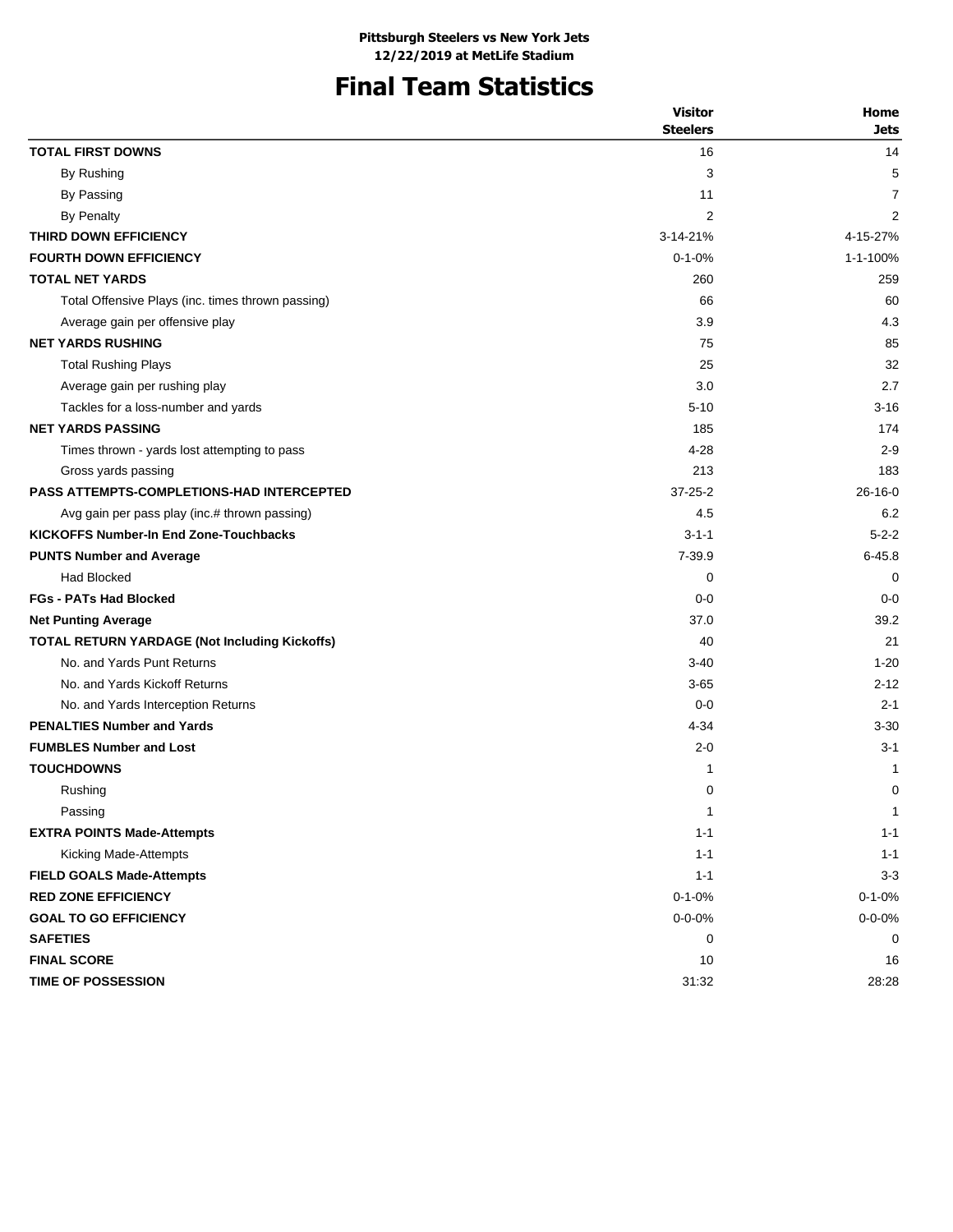# **Ball Possession And Drive Chart**

**Pittsburgh Steelers**

| #  | Time<br>Recd | Time<br>Lost | <b>Time How Ball</b><br><b>Poss Obtained</b> | <b>Drive</b><br>Began | #<br><b>Play</b> | Yds<br>Gain | Yds<br>Pen | Net<br>Yds | 1st<br>Down | Last<br><b>Scrm</b> | <b>How Given</b><br>Up |
|----|--------------|--------------|----------------------------------------------|-----------------------|------------------|-------------|------------|------------|-------------|---------------------|------------------------|
|    | 10:27        | 5:45         | 4:42 Kickoff                                 | <b>PIT 21</b>         | 8                | 34          | 0          | 34         | 2           | NYJ 45              | Interception           |
|    | 4:03         | 1:52         | $2:11$ Punt                                  | <b>PIT 15</b>         | 3                | 5           | $\Omega$   | 5          | $\Omega$    | <b>PIT 20</b>       | Punt                   |
| 3  | 14:15        | 10:21        | 3:54 Kickoff                                 | <b>PIT 25</b>         | 7                | 41          | 15         | 56         | 3           | * NYJ 19            | Interception           |
| 4  | 9:20         | 5:58         | 3:22 Punt                                    | <b>PIT 14</b>         | 6                | 20          | -5         | 15         |             | <b>PIT 29</b>       | Punt                   |
| 5. | 3:42         | 1:18         | 2:24 Punt                                    | <b>PIT 14</b>         | 10               | 55          | 0          | 55         | 3           | NYJ 31              | Field Goal             |
| 6  | 0:28         | 0:04         | 0:24 Fumble                                  | NYJ 41                | 3                | 36          | 5          | 41         | 2           | NYJ 29              | Touchdown              |
|    | 15:00        | 11:39        | 3:21 Kickoff                                 | <b>PIT 30</b>         | 5.               | 10          | 0          | 10         |             | PIT 40              | Punt                   |
| 8  | 6:30         | 4:52         | 1:38 Kickoff                                 | PIT 26                |                  | 6           | 0          | 6          | 0           | <b>PIT 32</b>       | Punt                   |
| 9  | 3:19         | 0:36         | 2:43 Punt                                    | <b>PIT 42</b>         | 6                | 18          | 0          | 18         |             | NYJ 40              | Punt                   |
| 10 | 13:25        | 8:38         | 4:47 Punt                                    | <b>PIT 39</b>         |                  | 15          | 0          | 15         | 2           | NYJ 46              | Punt                   |
| 11 | 3:11         | 1:53         | 1:18 Kickoff                                 | <b>PIT 25</b>         |                  | -4          | 0          | -4         | 0           | PIT 21              | Punt                   |
| 12 | 1:27         | 0:39         | 0:48 Punt                                    | PIT 40                | 6                | 16          | 0          | 16         | 1           | NYJ 44              | Downs                  |

(350) Average PIT 29

|    | <b>New York Jets</b> |              |                                              |                       |                  |             |              |            |                |               |                        |
|----|----------------------|--------------|----------------------------------------------|-----------------------|------------------|-------------|--------------|------------|----------------|---------------|------------------------|
| #  | Time<br>Recd         | Time<br>Lost | <b>Time How Ball</b><br><b>Poss Obtained</b> | <b>Drive</b><br>Began | #<br><b>Play</b> | Yds<br>Gain | Yds<br>Pen   | Net<br>Yds | 1st<br>Down    | Last<br>Scrm  | <b>How Given</b><br>Up |
|    | 15:00                | 10:27        | 4:33 Kickoff                                 | NYJ 25                | 11               | 61          | 14           | 75         | 4              | <b>PIT 23</b> | Touchdown              |
|    | 5:45                 | 4:03         | 1:42 Interception                            | <b>NYJ 35</b>         | 3                | 8           | $\mathbf{0}$ | 8          | 0              | <b>NYJ 43</b> | Punt                   |
| 3  | 1:52                 | 14:15        | 2:37 Punt                                    | <b>NYJ 41</b>         | 7                | 23          | 0            | 23         | 1              | PIT 36        | Field Goal             |
| 4  | 10:21                | 9:20         | 1:01 Interception                            | NYJ 20                | 3                | 3           | 0            | 3          | 0              | <b>NYJ 23</b> | Punt                   |
| 5. | 5:58                 | 3:42         | $2:16$ Punt                                  | NYJ 40                | 3                | 4           | 0            | 4          | $\mathbf{0}$   | NYJ 44        | Punt                   |
| 6  | 1:18                 | 0:28         | 0:50 Kickoff                                 | NYJ 15                | 4                | 26          | 0            | 26         | $\overline{2}$ | NYJ 49        | <b>Fumble</b>          |
|    | 0:04                 | 0:00         | 0:04 Kickoff                                 |                       | 0                | 0           | 0            | 0          | 0              |               | End of Half            |
| 8  | 11:39                | 6:30         | 5:09 Punt                                    | <b>NYJ 19</b>         | 10               | 62          | 0            | 62         | 3              | $*$ PIT 19    | <b>Field Goal</b>      |
| 9  | 4:52                 | 3:19         | $1:33$ Punt                                  | NYJ 19                | 3                | 6           | $\mathbf{0}$ | 6          | 0              | <b>NYJ 25</b> | Punt                   |
| 10 | 0:36                 | 13:25        | $2:11$ Punt                                  | NYJ 10                | 6                | 9           | 5            | 14         |                | NYJ 24        | Punt                   |
| 11 | 8:38                 | 3:11         | 5:27 Punt                                    | <b>NYJ 22</b>         | 9                | 54          | 0            | 54         | 3              | <b>PIT 24</b> | Field Goal             |
| 12 | 1:53                 | 1:27         | $0:26$ Punt                                  | NYJ 34                | 3                | $-2$        | $\mathbf{0}$ | $-2$       | 0              | <b>NYJ 32</b> | Punt                   |
| 13 | 0:39                 | 0:00         | 0:39 Downs                                   | NYJ 44                |                  | -1          | 0            | -1         | 0              | <b>NYJ 44</b> | End of Game            |

(324) Average NYJ 27

**\* inside opponent's 20**

|         | <b>Time of Possession by Quarter</b>   | 1st                  | 2nd   | 3rd  | 4th              | OТ | Total |
|---------|----------------------------------------|----------------------|-------|------|------------------|----|-------|
| Visitor | Pittsburgh Steelers                    | 6:53                 | 10:04 | 7:42 | 6:53             |    | 31:32 |
| Home    | New York Jets                          | 8:07                 | 4:56  | 7:18 | 8:07             |    | 28:28 |
|         | <b>Kickoff Drive No.-Start Average</b> | Steelers: 5 - PIT 25 |       |      | Jets: 2 - NYJ 20 |    |       |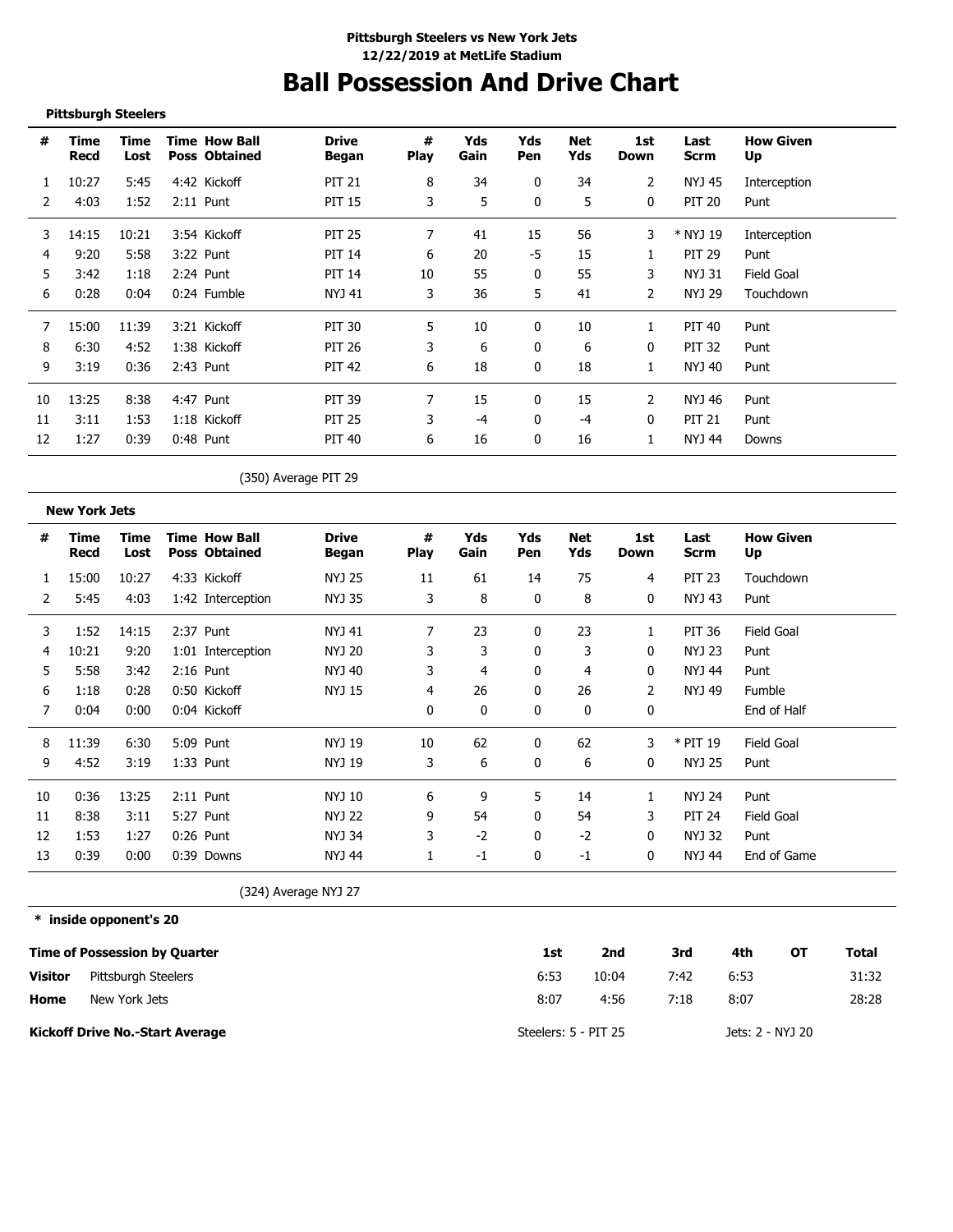### **Final Defensive Statistics**

| <b>Pittsburgh Steelers</b> |            |              |              |              | <b>Reqular Defensive Plays</b> |            |   |              |           |              |             |            | <b>Special Teams</b> |              |           |           |            | <b>Misc</b>  |    |                |
|----------------------------|------------|--------------|--------------|--------------|--------------------------------|------------|---|--------------|-----------|--------------|-------------|------------|----------------------|--------------|-----------|-----------|------------|--------------|----|----------------|
|                            | <b>TKL</b> | AST          | <b>COMB</b>  | <b>SK</b>    | / YDS                          | <b>TFL</b> | О | ΙN           | <b>PD</b> | FF           | <b>FR</b>   | <b>TKL</b> | <b>AST</b>           | FF           | <b>FR</b> | <b>BL</b> | <b>TKL</b> | <b>AST</b>   | FF | <b>FR</b>      |
| M.Hilton                   | 5          | 3            | 8            | 0            | 0                              | 1          | 0 | 0            | 1         | 0            | $\mathbf 0$ | 0          | 0                    | 0            | 0         | 0         | 0          | 0            | 0  | 0              |
| M.Barron                   |            | 2            | 7            | 0            | 0                              | 0          |   | 0            |           | $\mathbf{0}$ | 0           | 0          | 0                    | 0            | 0         | 0         | 0          | 0            | 0  | 0              |
| <b>B.Dupree</b>            | 2          | 5            | 7            | 1            | 1                              | 2          |   | $\mathbf{0}$ | 0         | 0            | 0           | 0          | 0                    | 0            | 0         | 0         | 0          | 0            | 0  | 0              |
| C.Heyward                  | 2          | 5            | 7            | 0            | 0                              | 0          |   | 0            | 0         | 0            | 0           | 0          | 0                    | 0            | 0         | 0         | 0          | 0            | 0  | 0              |
| J.Hargrave                 |            | 5            | 6            | 0            | 0                              | 0          | 1 | 0            | 0         | $\mathbf{0}$ | 0           | 0          | 0                    | 0            | 0         | 0         | 0          | 0            | 0  | 0              |
| D.Bush                     |            | 2            | 5            | 0            | 0                              |            | 0 | 0            | 0         | $\mathbf{0}$ | 0           | 0          | 0                    | 0            | 0         | 0         | 0          | 0            | 0  | 0              |
| T.Watt                     | 2          | 3            | 5            | 1            | 8                              | 0          | 2 | 0            | 0         | 1            | 1           | 0          | 0                    | 0            | 0         | 0         | 0          | 0            | 0  | 0              |
| M.Fitzpatrick              | 2          | 3            | 5            | 0            | 0                              | 0          | 0 | 0            | 0         | 0            | 0           | 0          | 0                    | 0            | 0         | 0         | 0          | 0            | 0  | 0              |
| T.Alualu                   |            | 4            | 5            | $\mathbf{0}$ | 0                              | 1          | 0 | 0            | 0         | $\mathbf{0}$ | 0           | 0          | 0                    | 0            | 0         | 0         | 0          | $\mathbf{0}$ | 0  | 0              |
| Te.Edmunds                 |            | 3            | 4            | 0            | 0                              | 0          | 0 | 0            | 0         | 0            | 0           | 0          | 0                    | 0            | 0         | 0         | 0          | 0            | 0  | 0              |
| J.Haden                    | 2          | $\mathbf{0}$ | 2            | 0            | 0                              | 0          | 0 | 0            | 1         | 0            | 0           | 0          | 0                    | 0            | 0         | 0         | 0          | 0            | 0  | 0              |
| A.Chickillo                |            | 1            | 2            | 0            | 0                              | 0          | 0 | 0            | 0         | 0            | 0           | 0          | 0                    | 0            | 0         | 0         | 0          | 0            | 0  | 0              |
| J.Dangerfield              |            | $\mathbf{0}$ | $\mathbf{1}$ | $\mathbf{0}$ | $\mathbf{0}$                   | 1          | 0 | $\mathbf{0}$ | 0         | $\mathbf{0}$ | 0           | 0          | $\mathbf{1}$         | $\mathbf{0}$ | 0         | 0         | 0          | $\mathbf{0}$ | 0  | $\mathbf 0$    |
| I.Buggs                    |            | 0            |              | 0            | 0                              | 0          | 0 | 0            | 0         | 0            | 0           | 0          | 0                    | 0            | 0         | 0         | 0          | 0            | 0  | 0              |
| S.Nelson                   |            | $\mathbf{0}$ | 1            | 0            | 0                              | 0          | 0 | 0            | 0         | 0            | 0           | 0          | 0                    | 0            | 0         | 0         | 0          | 0            | 0  | 0              |
| V.Williams                 | 0          | 1            | 1            | 0            | 0                              | 0          | 1 | 0            | 0         | 0            | 0           | 0          | 0                    | 0            | 0         | 0         | 0          | 0            | 0  | 0              |
| <b>D.McCullers</b>         | 0          | 1            | $\mathbf{1}$ | $\mathbf{0}$ | 0                              | 0          | 0 | $\mathbf{0}$ | 0         | 0            | 0           | 0          | 0                    | 0            | 0         | 0         | 0          | 0            | 0  | 0              |
| Tr.Edmunds                 |            | 0            | 0            | 0            | 0                              | 0          | 0 | 0            | 0         | 0            | 0           | 1          | 0                    | 0            | 0         | 0         | 0          | 0            | 0  | 0              |
| T.Matakevich               | 0          | $\Omega$     | 0            | 0            | 0                              | 0          | 0 | 0            | 0         | $\Omega$     | 0           | 0          | 1                    | 0            | 0         | 0         | 0          | 0            | 0  | 0              |
| J.Smith-Schuster           | 0          | 0            | 0            | 0            | 0                              | 0          | 0 | 0            | 0         | 0            | 0           | 0          | 0                    | 0            | 0         | 0         | 1          | 0            | 0  | 0              |
| D.Hodges                   | 0          | $\mathbf{0}$ | 0            | $\mathbf{0}$ | 0                              | 0          | 0 | $\mathbf{0}$ | 0         | 0            | 0           | 0          | 0                    | $\mathbf{0}$ | 0         | 0         | 0          | 0            | 0  | $\overline{2}$ |
| Total                      | 30         | 38           | 68           | 2            | 9                              | 6          | 6 | 0            | 3         | П            | 1           | 1          | 2                    | 0            | 0         | 0         | 1          | 0            |    | 2              |

**TKL = Tackle AST = Assist COMB = Combined QH=QB Hit IN = Interception PD = Pass Defense FF = Forced Fumble FR = Fumble Recovery**

| <b>New York Jets</b> |            |                |                |              | <b>Regular Defensive Plays</b> |            |    |                         |    |    |           |              | <b>Special Teams</b> |    |              |           |              | <b>Misc</b> |              |           |
|----------------------|------------|----------------|----------------|--------------|--------------------------------|------------|----|-------------------------|----|----|-----------|--------------|----------------------|----|--------------|-----------|--------------|-------------|--------------|-----------|
|                      | <b>TKL</b> | <b>AST</b>     | <b>COMB</b>    | SK           | <b>YDS</b>                     | <b>TFL</b> | ΟH | IN                      | PD | FF | <b>FR</b> | <b>TKL</b>   | <b>AST</b>           | FF | <b>FR</b>    | <b>BL</b> | <b>TKL</b>   | <b>AST</b>  | FF           | <b>FR</b> |
| J.Adams              | 6          | 2              | 8              | 0            | 0                              | 2          |    | 0                       | 0  | 0  | 0         | 0            | 0                    | 0  | 0            | 0         | $\mathbf{0}$ | 0           | 0            | 0         |
| A.Maulet             |            | 4              | 8              | 0            | 0                              | 0          |    | $\mathbf 0$             | 0  | 0  | 0         | 0            | 0                    | 0  | 0            | 0         | 0            | 0           | 0            | 0         |
| <b>N.Hewitt</b>      | 2          | 6              | 8              | 1            | 9                              | 1          |    | 0                       | 0  | 0  | 0         | 0            | 0                    | 0  | 0            | 0         | 0            | 0           | 0            | 0         |
| J.Burgess            | 2          | 6              | 8              | 0            | 0                              |            | 0  | 0                       | 0  | 0  | 0         | 0            | 0                    | 0  | 0            | 0         | 0            | 0           | 0            | 0         |
| M.Canady             | 3          | 2              | 5              | $\mathbf{0}$ | 0                              | 1          | 0  | $\mathbf 0$             | 0  | 0  | 0         | $\mathbf{0}$ | 0                    | 0  | $\mathbf{0}$ | 0         | $\mathbf{0}$ | 0           | $\mathbf 0$  | 0         |
| M.Maye               |            | 0              | 4              | 0            | 0                              | 0          | 0  | 1                       | 2  | 0  | 0         | 0            | 0                    | 0  | 0            | 0         | 0            | 0           | 0            | 0         |
| Q. Williams          |            |                | 4              |              | 9                              |            |    | 0                       | 0  | 0  | 0         | 0            | 0                    | 0  | 0            | 0         | 0            | 0           | 0            | 0         |
| <b>B.Austin</b>      | 2          | 2              | 4              | 0            | 0                              | 0          | 0  | 0                       | 0  | 0  | 0         | 0            | 0                    | 0  | 0            | 0         | 0            | 0           | 0            | 0         |
| F.Fatukasi           | 1          | $\overline{2}$ | 3              | 1            | 5                              | 1          | 1  | $\mathbf 0$             | 0  | 0  | 0         | 0            | 0                    | 0  | 0            | 0         | 0            | 0           | 0            | 0         |
| K.Phillips           |            | 2              | 3              |              | 5                              |            |    | 0                       | 0  | 0  | 0         | 0            | 0                    | 0  | 0            | 0         | 0            | 0           | 0            | 0         |
| <b>B.Poole</b>       |            | 2              | 3              | 0            | 0                              | 0          | 1  | 0                       | 0  | 0  | 0         | 0            | 0                    | 0  | 0            | 0         | 0            | 0           | 0            | 0         |
| S.McLendon           |            | 2              | 3              | 0            | 0                              | 0          | 0  | 0                       | 0  | 0  | 0         | 0            | 0                    | 0  | 0            | 0         | 0            | 0           | 0            | 0         |
| H.Anderson           | 2          | 0              | $\overline{2}$ | 0            | 0                              | 1          | 0  | $\mathbf 0$             | 0  | 0  | 0         | 0            | 0                    | 0  | 0            | 0         | $\mathbf 0$  | 0           | $\mathbf 0$  | 0         |
| <b>B.Copeland</b>    |            | 1              | 2              | 0            | 0                              |            | 0  | 0                       | 2  | 0  | 0         | 0            | 1                    | 0  | 0            | 0         | 0            | 0           | 0            | 0         |
| J.Jenkins            |            | 1              | 2              | $\mathbf{0}$ | 0                              | 0          | 0  | 0                       | 0  | 0  | 0         | 0            | 0                    | 0  | 0            | 0         | 0            | 0           | 0            | 0         |
| N.Shepherd           | 0          | 1              | 1              | 0            | 0                              | 0          | 1  | 0                       | 0  | 0  | 0         | 0            | 0                    | 0  | 0            | 0         | 0            | 0           | 0            | 0         |
| J.Willis             | 0          | $\mathbf{1}$   | 1              | 0            | 0                              | 0          | 0  | $\mathbf 0$             | 0  | 0  | 0         | 0            | 0                    | 0  | 0            | 0         | $\mathbf 0$  | 0           | $\mathbf 0$  | 0         |
| T.Basham             |            | 0              | 0              | 0            | 0                              | 0          | 0  |                         | 1  | 0  | 0         | 0            | 0                    | 0  | 0            | 0         | 0            | 0           | 0            | 0         |
| F.Luvu               |            | 0              | 0              | 0            | 0                              | 0          | 0  | 0                       | 0  | 0  | 0         | 2            | 0                    | 0  | 0            | 0         | 0            | 0           | 0            | 0         |
| H.Langi              | 0          | 0              | 0              | 0            | 0                              | 0          | 0  | 0                       | 0  | 0  | 0         | 1            | 1                    | 0  | 0            | 0         | 0            | 0           | 0            | 0         |
| L.Edwards            | 0          | 0              | $\mathbf{0}$   | $\mathbf{0}$ | 0                              | 0          | 0  | $\mathbf 0$             | 0  | 0  | 0         | 1            | 0                    | 0  | 0            | 0         | 0            | 0           | $\mathbf{0}$ | 0         |
| T.Wesco              |            | 0              | 0              | 0            | 0                              | 0          | 0  | 0                       | 0  | 0  | 0         | 1            | 0                    | 0  | 0            | 0         | 0            | 0           | 0            | 0         |
| S.Darnold            |            | 0              | 0              | 0            | 0                              | 0          | 0  | 0                       | 0  | 0  | 0         | 0            | 0                    | 0  | 0            | 0         |              | 0           | 0            | 1         |
| J.Crowder            | 0          | 0              | 0              | 0            | 0                              | 0          | 0  | 0                       | 0  | 0  | 0         | 0            | 0                    | 0  | 0            | 0         | 0            | 0           | 0            | 1         |
| <b>Total</b>         | 34         | 35             | 69             | 4            | 28                             | 10         | 7  | $\overline{\mathbf{2}}$ | 5  | 0  | 0         | 5            | 2                    | 0  | 0            | 0         | 1            | 0           | $\mathbf{0}$ | 2         |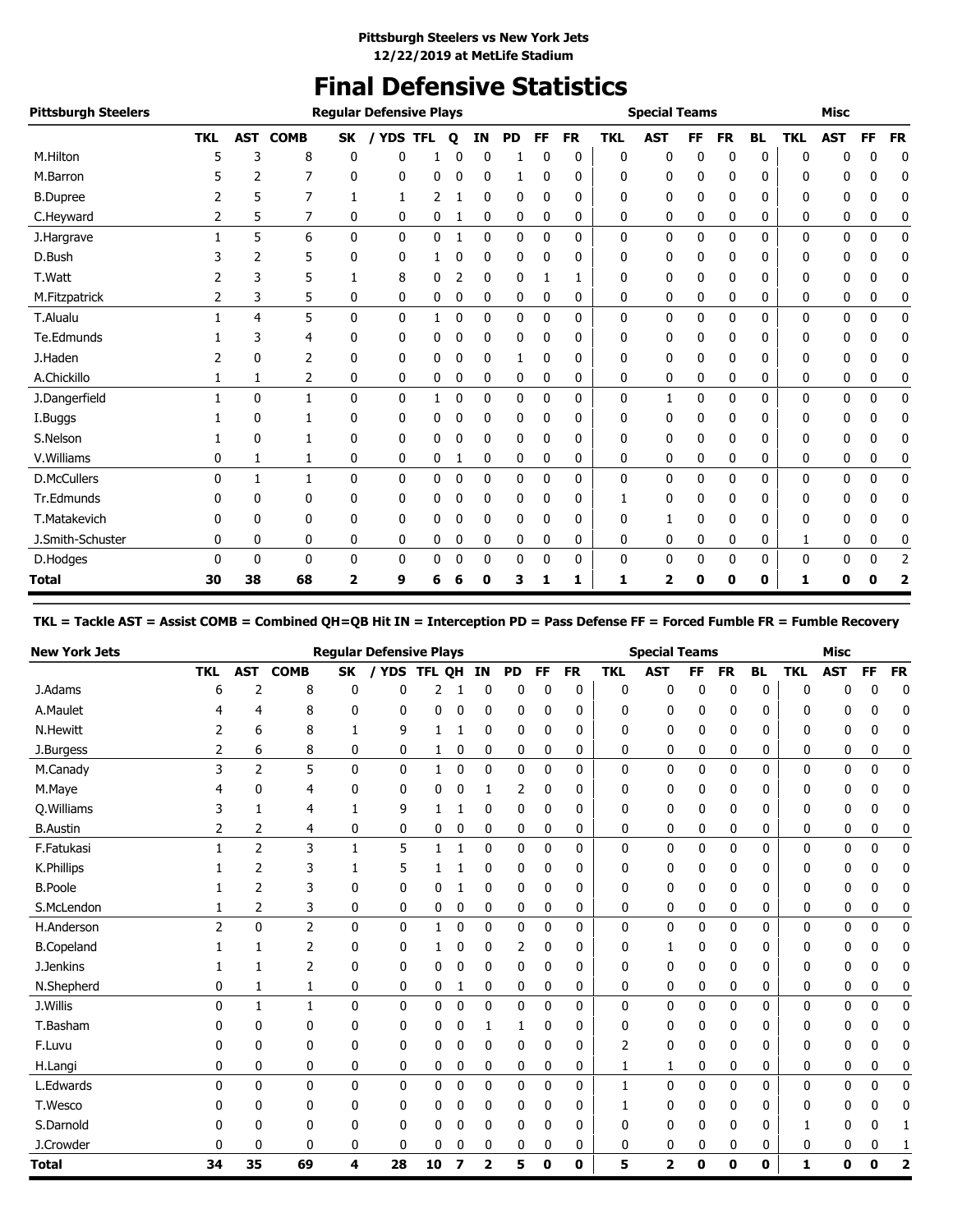# **First Half Summary**

|                            |                                   |       | PERIOD SCORES                                    |                                                                         | TIME OF POSSESSION   |                        |
|----------------------------|-----------------------------------|-------|--------------------------------------------------|-------------------------------------------------------------------------|----------------------|------------------------|
| <b>Steelers</b>            |                                   |       | $0 \t10 = 10$                                    | <b>Steelers</b>                                                         | 16:57                |                        |
| <b>Jets</b>                |                                   |       | $7 \t3 = 10$                                     | <b>Jets</b>                                                             | 13:03                |                        |
|                            |                                   |       |                                                  | <b>Scoring Plays</b>                                                    |                      |                        |
| <b>Team</b>                | Qtr                               |       | Time Play Description (Extra Point) (Drive Info) |                                                                         |                      | <b>Visitor</b><br>Home |
| <b>Jets</b>                | 1                                 | 10:27 |                                                  | Ro.Anderson 23 yd. pass from S.Darnold (S.Ficken kick) (11-75, 4:33)    |                      | 0                      |
| <b>Jets</b>                | 2                                 |       | 14:15 S. Ficken 54 yd. Field Goal (7-23, 2:37)   |                                                                         |                      | 0<br>10                |
| <b>Steelers</b>            | 2                                 |       | 1:18 C.Boswell 49 yd. Field Goal (10-55, 2:24)   |                                                                         |                      | 3<br>10                |
| <b>Steelers</b>            | 2                                 |       |                                                  | 0:04 D.Johnson 29 yd. pass from M.Rudolph (C.Boswell kick) (3-41, 0:24) |                      | 10<br>10               |
|                            |                                   |       |                                                  |                                                                         | Pittsburgh Steelers  | New York Jets          |
|                            | <b>TOTAL FIRST DOWNS</b>          |       |                                                  |                                                                         | 11                   |                        |
|                            |                                   |       | First Downs Rushing-Passing-by Penalty           |                                                                         | $2 - 7 - 2$          | $3 - 3 - 1$            |
|                            | <b>THIRD DOWN EFFICIENCY</b>      |       |                                                  |                                                                         | 2-7-29%              | 2-7-29%                |
| <b>TOTAL NET YARDS</b>     |                                   |       |                                                  |                                                                         | 191                  | 128                    |
|                            | <b>Total Offensive Plays</b>      |       |                                                  |                                                                         | 36                   | 30                     |
|                            | <b>NET YARDS RUSHING</b>          |       |                                                  |                                                                         | 47                   | 39                     |
|                            | <b>NET YARDS PASSING</b>          |       |                                                  |                                                                         | 144                  | 89                     |
|                            | Gross Yards Passing               |       |                                                  |                                                                         | 158                  | 97                     |
|                            |                                   |       | Times thrown-yards lost attempting to pass       |                                                                         | $2 - 14$             | $1 - 8$                |
|                            |                                   |       | Pass Attempts-Completions-Had Intercepted        |                                                                         | $21 - 16 - 2$        | $16 - 11 - 0$          |
|                            | <b>Punts-Number and Average</b>   |       |                                                  |                                                                         | $2 - 45$             | $3 - 49.3$             |
|                            | <b>Penalties-Number and Yards</b> |       |                                                  |                                                                         | $3 - 29$             | $3 - 30$               |
|                            | <b>Fumbles-Number and Lost</b>    |       |                                                  |                                                                         | $0 - 0$              | $2 - 1$                |
| <b>Red Zone Efficiency</b> |                                   |       |                                                  |                                                                         | $0 - 1 - 0%$         | $0 - 0 - 0%$           |
| <b>Average Drive Start</b> |                                   |       |                                                  |                                                                         | <b>PIT 25</b>        | <b>NYJ 29</b>          |
|                            |                                   |       | <b>Pittsburgh Steelers</b>                       |                                                                         | <b>New York Jets</b> |                        |

| <b>RUSHING</b>             |            |                | <b>ATT</b>     | <b>YDS</b>                     | <b>AVG</b>   |              | LG         |              | <b>TD</b>    |              | <b>RUSHING</b>  |           |   |                       |              |            |                      | <b>ATT</b>  |                | <b>YDS</b>   |            | <b>AVG</b> |              | LG          | <b>TD</b>   |
|----------------------------|------------|----------------|----------------|--------------------------------|--------------|--------------|------------|--------------|--------------|--------------|-----------------|-----------|---|-----------------------|--------------|------------|----------------------|-------------|----------------|--------------|------------|------------|--------------|-------------|-------------|
| J.Conner                   |            |                | 6              | 32                             | 5.3          |              | 15         |              | $\mathbf 0$  |              | L.Bell          |           |   |                       |              |            |                      |             | 9              | 29           |            | 3.2        |              | 8           | $\mathbf 0$ |
| K.Whyte Jr.                |            |                | 2              | 6                              | 3.0          |              | 4          |              | 0            |              | T.Montgomery    |           |   |                       |              |            |                      |             | 2              | 7            |            | 3.5        |              | 7           | 0           |
| J.Samuels                  |            |                | 1              | 6                              | 6.0          |              | 6          |              | 0            |              | <b>B.Powell</b> |           |   |                       |              |            |                      |             | 1              | 3            |            | 3.0        |              | 3           | $\mathbf 0$ |
| M.Rudolph                  |            |                | 1              | 5                              | 5.0          |              | 5          |              | 0            |              | S.Darnold       |           |   |                       |              |            |                      |             | 1              | $\mathbf{0}$ |            | 0.0        |              | 0           | 0           |
| B.Snell Jr.                |            |                | 3              | $-2$                           | $-0.7$       |              | 1          |              | 0            |              |                 |           |   |                       |              |            |                      |             |                |              |            |            |              |             |             |
| <b>Total</b>               |            |                | 13             | 47                             | 3.6          |              | 15         |              | 0            |              | Total           |           |   |                       |              |            |                      |             | 13             | 39           |            | 3.0        |              | 8           | 0           |
| <b>PASSING</b>             | <b>ATT</b> | <b>CMP</b>     | <b>YDS</b>     | SK/YD                          | <b>TD</b>    | LG IN        |            |              | <b>RT</b>    |              | <b>PASSING</b>  |           |   |                       |              | <b>ATT</b> | <b>CMP</b>           | <b>YDS</b>  |                | <b>SK/YD</b> |            | <b>TD</b>  | LG IN        |             | <b>RT</b>   |
| M.Rudolph                  | 12         | 9              | 105            | 1/9                            | 1            | 29           |            | $0$ 128.8    |              |              | S.Darnold       |           |   |                       |              | 16         | 11                   |             | 97             | 1/8          |            | 1          | 23           | 0           | 105.5       |
| D.Hodges                   | 9          | 7              | 53             | 1/5                            | 0            | 18           | 2          |              | 51.6         |              |                 |           |   |                       |              |            |                      |             |                |              |            |            |              |             |             |
| Total                      | 21         | 16             | 158            | 2/14                           | 1            | 29           | 2          |              | 73.2         |              | Total           |           |   |                       |              | 16         | 11                   |             | 97             | 1/8          |            | 1          | 23           | 0           | 105.5       |
| <b>PASS RECEIVING</b>      |            | <b>TAR</b>     | <b>REC</b>     | <b>YDS</b>                     | <b>AVG</b>   |              | LG         |              | <b>TD</b>    |              |                 |           |   | <b>PASS RECEIVING</b> |              |            | <b>TAR</b>           | <b>REC</b>  |                | <b>YDS</b>   |            | <b>AVG</b> |              | LG          | TD          |
| D.Johnson                  |            | 6              | 5              | 54                             | 10.8         |              | 29         |              | 1            |              | L.Bell          |           |   |                       |              |            | 3                    |             | 3              | 18           |            | 6.0        |              | 12          | $\mathbf 0$ |
| J.Washington               |            | 4              | 4              | 39                             | 9.8          |              | 13         |              | 0            |              | Ro.Anderson     |           |   |                       |              |            | 3                    |             | 2              | 32           |            | 16.0       |              | 23          | 1           |
| J.Samuels                  |            | 4              | 3              | 29                             | 9.7          |              | 27         |              | 0            |              | J.Crowder       |           |   |                       |              |            | 5                    |             | $\overline{2}$ | 23           |            | 11.5       |              | 15          | 0           |
| V.McDonald                 |            | 4              | $\overline{2}$ | 14                             | 7.0          |              | 9          |              | 0            |              | V.Smith         |           |   |                       |              |            | 3                    |             | $\overline{2}$ | 18           |            | 9.0        |              | 10          | 0           |
| N.Vannett                  |            |                | 1              | 18                             | 18.0         |              | 18         |              | 0            |              | <b>B.Powell</b> |           |   |                       |              |            |                      |             | 1              | 5            |            | 5.0        |              | 5           | 0           |
| D.Cain                     |            | 1              | 1              | 4                              | 4.0          |              | 4          |              | 0            |              | T.Montgomery    |           |   |                       |              |            | 1                    |             | 1              | $\mathbf{1}$ |            | 1.0        |              | 1           | 0           |
| J.Smith-Schuster           |            |                | $\mathbf{0}$   | $\mathbf{0}$                   | 0.0          |              | 0          |              | 0            |              |                 |           |   |                       |              |            |                      |             |                |              |            |            |              |             |             |
| Total                      |            | 21             | 16             | 158                            | 9.9          |              | 29         |              | 1            |              | Total           |           |   |                       |              |            | 16                   |             | 11             | 97           |            | 8.8        |              | 23          | 1           |
| <b>Pittsburgh Steelers</b> |            |                |                | <b>Regular Defensive Plays</b> |              |              |            |              |              |              |                 |           |   |                       |              |            | <b>Special Teams</b> |             |                |              |            |            | <b>Misc</b>  |             |             |
|                            | <b>TKL</b> | <b>AST</b>     | <b>COMB</b>    |                                | <b>SK</b>    | / YDS        | <b>TFL</b> |              | Q            | ΙN           | <b>PD</b>       | <b>FF</b> |   | <b>FR</b>             | <b>TKL</b>   | <b>AST</b> | FF                   | <b>FR</b>   |                | <b>BL</b>    | <b>TKL</b> | <b>AST</b> |              | <b>FF</b>   | <b>FR</b>   |
| M.Hilton                   |            | 5              | 0              | 5                              | 0            | $\mathbf{0}$ |            |              | 0            | 0            | 0               |           | 0 | 0                     | 0            |            | 0                    | $\mathbf 0$ | 0              | 0            | 0          |            | 0            | 0           | 0           |
| D.Bush                     |            | 3              | 1              | 4                              | 0            | 0            |            | 1            | 0            | 0            | 0               |           | 0 | 0                     | 0            |            | 0                    | 0           | 0              | 0            | 0          |            | 0            | 0           | 0           |
| M.Barron                   |            | $\overline{2}$ | 2              | 4                              | $\mathbf{0}$ |              | 0          | 0            | 0            | 0            | 0               |           | 0 | 0                     | 0            |            | 0                    | $\mathbf 0$ | $\mathbf{0}$   | 0            | 0          |            | $\mathbf{0}$ | $\mathbf 0$ | 0           |
| C.Heyward                  |            | 2              | 2              | 4                              | 0            |              | 0          | 0            | $\mathbf{1}$ | 0            | 0               |           | 0 | 0                     | 0            |            | 0                    | 0           | 0              | 0            | 0          |            | 0            | 0           | 0           |
| <b>Total</b>               |            | 12             | 5              | 17                             | $\bf{0}$     | $\bf{0}$     |            | $\mathbf{2}$ | 1            | $\mathbf{0}$ | 0               |           | 0 | 0                     | $\mathbf{0}$ |            | $\mathbf 0$          | O           | 0              | O            | 0          |            | O            | 0           | $\mathbf 0$ |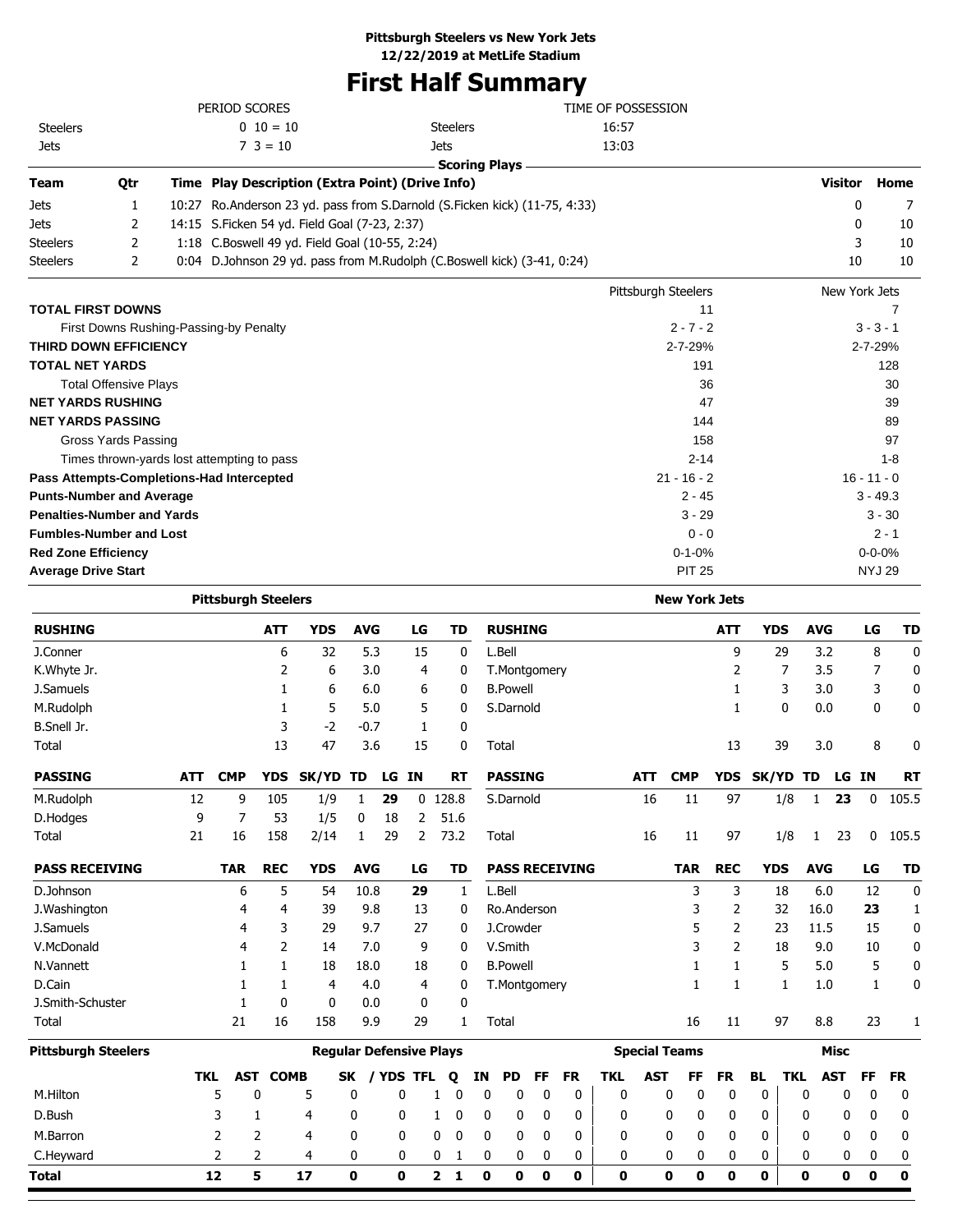# **First Half Summary**

| <b>New York Jets</b> |     |     |             |           | <b>Regular Defensive Plays</b> |            |    |     |    |           |     | <b>Special Teams</b> |    |           |    |            | Misc       |          |           |
|----------------------|-----|-----|-------------|-----------|--------------------------------|------------|----|-----|----|-----------|-----|----------------------|----|-----------|----|------------|------------|----------|-----------|
|                      | TKL | AST | <b>COMB</b> | <b>SK</b> |                                | YDS TFL QH | ΙN | PD. | FF | <b>FR</b> | TKL | <b>AST</b>           | FF | <b>FR</b> | BL | <b>TKL</b> | <b>AST</b> | FF       | <b>FR</b> |
| J.Adams              |     |     |             |           |                                |            |    |     |    |           | 0   |                      |    |           |    |            |            |          |           |
| J.Burgess            |     |     |             |           |                                |            |    |     |    |           | 0   |                      |    |           |    | 0          | 0          |          |           |
| A.Maulet             |     |     |             |           |                                |            |    |     |    |           | 0   |                      |    |           |    | 0          | 0          |          |           |
| N.Hewitt             |     |     |             |           | a                              |            |    |     |    | 0         | 0   | 0                    |    |           | 0  |            | 0          | $\Omega$ |           |
| <b>Total</b>         |     |     | 24          |           | 9                              |            |    |     | 0  | 0         | 0   |                      |    |           | 0  | 0          |            | o        |           |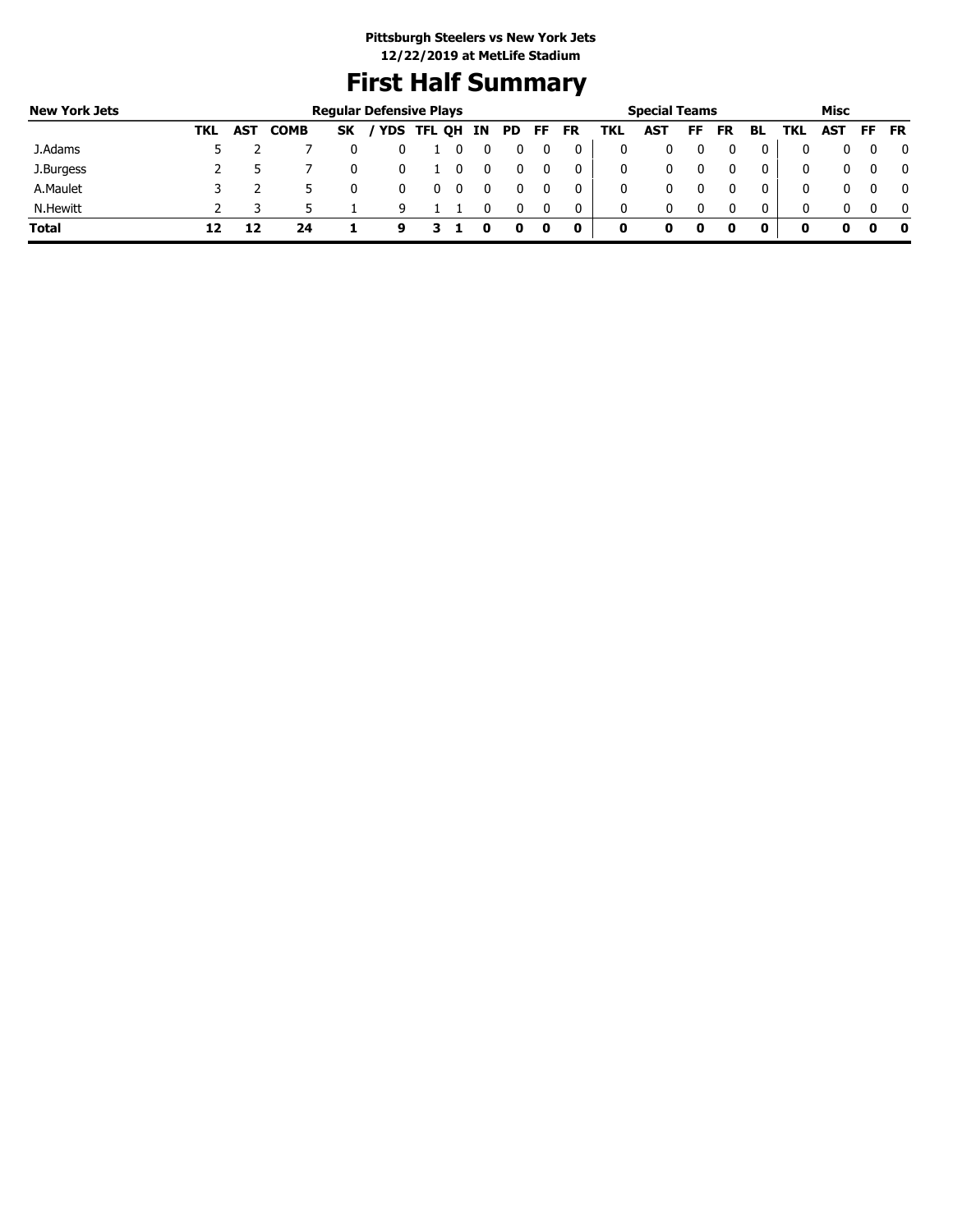### **Play By Play Play Play Play By Play First Quarter** 12/22/2019

|                                    | PIT wins the coin toss and elects to defer. NYJ elects to Receive, and PIT elects to defend the south goal.                                                                                                                  |              |              |                              |   |                  |                                                                      |                               |                                                                                                                                      |                |
|------------------------------------|------------------------------------------------------------------------------------------------------------------------------------------------------------------------------------------------------------------------------|--------------|--------------|------------------------------|---|------------------|----------------------------------------------------------------------|-------------------------------|--------------------------------------------------------------------------------------------------------------------------------------|----------------|
|                                    | C.Boswell kicks 65 yards from PIT 35 to end zone, Touchback.                                                                                                                                                                 |              |              |                              |   |                  |                                                                      |                               |                                                                                                                                      |                |
| New York Jets at 15:00             |                                                                                                                                                                                                                              |              |              |                              |   |                  |                                                                      |                               |                                                                                                                                      |                |
| 1-10-NYJ 25                        | (15:00) (Shotgun) S.Darnold pass short right to L.Bell pushed ob at NYJ 32 for 7 yards (D.Bush).                                                                                                                             |              |              |                              |   |                  |                                                                      |                               |                                                                                                                                      |                |
| 2-3-NYJ 32                         | (14:35) L.Bell up the middle to NYJ 39 for 7 yards (J.Haden).                                                                                                                                                                |              |              |                              |   |                  |                                                                      |                               |                                                                                                                                      | R1             |
| 1-10-NYJ 39                        | (14:04) (Shotgun) S.Darnold pass short right to V.Smith pushed ob at NYJ 47 for 8 yards (J.Haden).                                                                                                                           |              |              |                              |   |                  |                                                                      |                               |                                                                                                                                      |                |
| 2-2-NYJ 47                         | (13:31) (Shotgun) S.Darnold pass short left to L.Bell to NYJ 46 for -1 yards (D.Bush).                                                                                                                                       |              |              |                              |   |                  |                                                                      |                               |                                                                                                                                      |                |
| 3-3-NYJ 46                         | (13:03) (Shotgun) S.Darnold pass incomplete short middle to Ro.Anderson (M.Fitzpatrick).                                                                                                                                     |              |              |                              |   |                  |                                                                      |                               |                                                                                                                                      |                |
|                                    | PENALTY on PIT-M.Fitzpatrick, Defensive Pass Interference, 14 yards, enforced at NYJ 46 - No Play.                                                                                                                           |              |              |                              |   |                  |                                                                      |                               |                                                                                                                                      | X2             |
| 1-10-PIT 40                        | (M.Hilton).                                                                                                                                                                                                                  |              |              |                              |   |                  |                                                                      |                               | (12:59) (Shotgun) S.Darnold FUMBLES (Aborted) at PIT 45, recovered by NYJ-J.Crowder at PIT 43. J.Crowder to PIT 43 for no gain       |                |
| 2-13-PIT 43                        | (12:21) L.Bell right guard to PIT 36 for 7 yards (M.Hilton, M.Fitzpatrick).                                                                                                                                                  |              |              |                              |   |                  |                                                                      |                               |                                                                                                                                      |                |
| 3-6-PIT 36                         | $(11:45)$ (Shotgun) L.Bell up the middle to PIT 31 for 5 yards (I.Buggs).                                                                                                                                                    |              |              |                              |   |                  |                                                                      |                               |                                                                                                                                      |                |
| 4-1-PIT 31                         | (11:23) L.Bell right guard to PIT 24 for 7 yards (A.Chickillo; M.Fitzpatrick).                                                                                                                                               |              |              |                              |   |                  |                                                                      |                               |                                                                                                                                      | R <sub>3</sub> |
| 1-10-PIT 24                        | Penalty on PIT-I.Buggs, Defensive Offside, declined.<br>Penalty on PIT, Defensive Too Many Men on Field, declined.<br>(11:12) (Shotgun) S.Darnold pass short right to T.Montgomery to PIT 23 for 1 yard (M.Hilton) [T.Watt]. |              |              |                              |   |                  |                                                                      |                               |                                                                                                                                      |                |
| 2-9-PIT 23                         | (10:38) (Shotgun) S.Darnold pass incomplete short middle to J.Crowder.                                                                                                                                                       |              |              |                              |   |                  |                                                                      |                               |                                                                                                                                      |                |
| 3-9-PIT 23                         | (10:32) S.Darnold pass deep middle to Ro.Anderson for 23 yards, TOUCHDOWN.                                                                                                                                                   |              |              |                              |   |                  |                                                                      |                               |                                                                                                                                      | <b>P4</b>      |
|                                    | S. Ficken extra point is GOOD, Center-T. Hennessy, Holder-L. Edwards.                                                                                                                                                        |              |              |                              |   |                  |                                                                      |                               |                                                                                                                                      |                |
|                                    |                                                                                                                                                                                                                              |              |              |                              |   |                  | PIT 0 NYJ 7, 11 plays, 75 yards, 1 penalty, 4:33 drive, 4:33 elapsed |                               |                                                                                                                                      |                |
|                                    | S. Ficken kicks 61 yards from NYJ 35 to PIT 4. K. Whyte Jr. to PIT 21 for 17 yards (F. Luvu).                                                                                                                                |              |              |                              |   |                  |                                                                      |                               |                                                                                                                                      |                |
|                                    | Pittsburgh Steelers at 10:27, (1st play from scrimmage 10:21)                                                                                                                                                                |              |              |                              |   |                  |                                                                      |                               |                                                                                                                                      |                |
| 1-10-PIT 21                        | (10:21) (Shotgun) J.Conner right tackle to PIT 20 for -1 yards (J.Adams).                                                                                                                                                    |              |              |                              |   |                  |                                                                      |                               |                                                                                                                                      |                |
| 2-11-PIT 20                        | (9:44) (Shotgun) J.Conner right guard to PIT 26 for 6 yards (A.Maulet; N.Hewitt).                                                                                                                                            |              |              |                              |   |                  |                                                                      |                               |                                                                                                                                      |                |
| 3-5-PIT 26                         | (9:02) (Shotgun) D.Hodges pass short left to D.Johnson to PIT 35 for 9 yards (B.Austin; J.Burgess).                                                                                                                          |              |              |                              |   |                  |                                                                      |                               |                                                                                                                                      | P <sub>1</sub> |
| 1-10-PIT 35                        | (8:20) (Shotgun) D.Hodges pass short left to V.McDonald to PIT 40 for 5 yards (J.Adams).                                                                                                                                     |              |              |                              |   |                  |                                                                      |                               |                                                                                                                                      |                |
| 2-5-PIT 40                         | (7:42) (Shotgun) J.Conner left tackle pushed ob at NYJ 45 for 15 yards (M.Maye).                                                                                                                                             |              |              |                              |   |                  |                                                                      |                               |                                                                                                                                      | R2             |
| 1-10-NYJ 45                        | (7:19) Z.Banner reported in as eligible. B.Snell Jr. left tackle to NYJ 46 for -1 yards (J.Burgess).                                                                                                                         |              |              |                              |   |                  |                                                                      |                               |                                                                                                                                      |                |
| 2-11-NYJ 46                        | (6:35) (Shotgun) J.Conner right tackle to NYJ 45 for 1 yard (Q.Williams).                                                                                                                                                    |              |              |                              |   |                  |                                                                      |                               |                                                                                                                                      |                |
| 3-10-NYJ 45                        | (J.Smith-Schuster).                                                                                                                                                                                                          |              |              |                              |   |                  |                                                                      |                               | (5:53) (Shotgun) D.Hodges pass short middle intended for V.McDonald INTERCEPTED by T.Basham at NYJ 34. T.Basham to NYJ 35 for 1 yard |                |
| New York Jets at 5:45              |                                                                                                                                                                                                                              |              |              |                              |   |                  |                                                                      |                               |                                                                                                                                      |                |
| 1-10-NYJ 35                        | (5:45) B.Qvale reported in as eligible. S.Darnold pass incomplete deep middle to V.Smith (J.Haden) [T.Watt].                                                                                                                 |              |              |                              |   |                  |                                                                      |                               |                                                                                                                                      |                |
| 2-10-NYJ 35                        | (5:38) L.Bell right tackle to NYJ 38 for 3 yards (J.Hargrave; D.Bush).                                                                                                                                                       |              |              |                              |   |                  |                                                                      |                               |                                                                                                                                      |                |
| 3-7-NYJ 38                         | (4:58) (Shotgun) S.Darnold pass short left to B.Powell to NYJ 43 for 5 yards (M.Hilton) [C.Heyward].                                                                                                                         |              |              |                              |   |                  |                                                                      |                               |                                                                                                                                      |                |
| 4-2-NYJ 43                         | (4:12) L.Edwards punts 42 yards to PIT 15, Center-T.Hennessy, downed by NYJ-M.Farley.                                                                                                                                        |              |              |                              |   |                  |                                                                      |                               |                                                                                                                                      |                |
| <b>Pittsburgh Steelers at 4:03</b> |                                                                                                                                                                                                                              |              |              |                              |   |                  |                                                                      |                               |                                                                                                                                      |                |
| 1-10-PIT 15                        | (4:03) Z.Banner reported in as eligible. B.Snell Jr. right tackle to PIT 16 for 1 yard (J.Adams).                                                                                                                            |              |              |                              |   |                  |                                                                      |                               |                                                                                                                                      |                |
| 2-9-PIT 16                         | (3:25) (Shotgun) D.Hodges sacked at PIT 11 for -5 yards (F.Fatukasi).                                                                                                                                                        |              |              |                              |   |                  |                                                                      |                               |                                                                                                                                      |                |
| 3-14-PIT 11                        | (2:39) (Shotgun) D.Hodges pass short middle to V.McDonald to PIT 20 for 9 yards (N.Hewitt; B.Poole).                                                                                                                         |              |              |                              |   |                  |                                                                      |                               |                                                                                                                                      |                |
| 4-5-PIT 20                         |                                                                                                                                                                                                                              |              |              |                              |   |                  |                                                                      |                               | (2:03) J.Berry punts 59 yards to NYJ 21, Center-K.Canaday. B.Berrios to NYJ 41 for 20 yards (T.Matakevich; J.Dangerfield).           |                |
| New York Jets at 1:52              |                                                                                                                                                                                                                              |              |              |                              |   |                  |                                                                      |                               |                                                                                                                                      |                |
| 1-10-NYJ 41                        | (1:52) (Shotgun) L.Bell left guard to NYJ 49 for 8 yards (M.Barron; B.Dupree).                                                                                                                                               |              |              |                              |   |                  |                                                                      |                               |                                                                                                                                      |                |
| 2-2-NYJ 49                         | (1:21) (No Huddle, Shotgun) S.Darnold pass incomplete short right to Ro.Anderson.                                                                                                                                            |              |              |                              |   |                  |                                                                      |                               |                                                                                                                                      |                |
| 3-2-NYJ 49                         | (1:18) T.Montgomery right guard to PIT 44 for 7 yards (M.Barron; C.Heyward).                                                                                                                                                 |              |              |                              |   |                  |                                                                      |                               |                                                                                                                                      | R <sub>5</sub> |
| 1-10-PIT 44                        | (:37) (Shotgun) T.Montgomery left guard to PIT 44 for no gain (T.Watt).                                                                                                                                                      |              |              |                              |   |                  |                                                                      |                               |                                                                                                                                      |                |
| 2-10-PIT 44                        | (:08) (Shotgun) S.Darnold pass short right to J.Crowder to PIT 36 for 8 yards (C.Heyward).                                                                                                                                   |              |              |                              |   |                  |                                                                      |                               |                                                                                                                                      |                |
| <b>END OF QUARTER</b>              | <b>Score</b>                                                                                                                                                                                                                 | Time<br>Poss | $\mathbf R$  | <b>First Downs</b><br>P<br>X | т |                  | 3 Down                                                               | <b>Efficiencies</b><br>4 Down |                                                                                                                                      |                |
| <b>Pittsburgh Steelers</b>         | $\boldsymbol{0}$                                                                                                                                                                                                             | 6:53         | $\mathbf{1}$ | 1<br>$\boldsymbol{0}$        |   | $\boldsymbol{2}$ | 1/3                                                                  | 0/0                           |                                                                                                                                      |                |
| <b>New York Jets</b>               | 7                                                                                                                                                                                                                            | 8:07         | 3            | $\mathbf{1}$<br>1            |   | 5                | 2/4                                                                  | 1/1                           |                                                                                                                                      |                |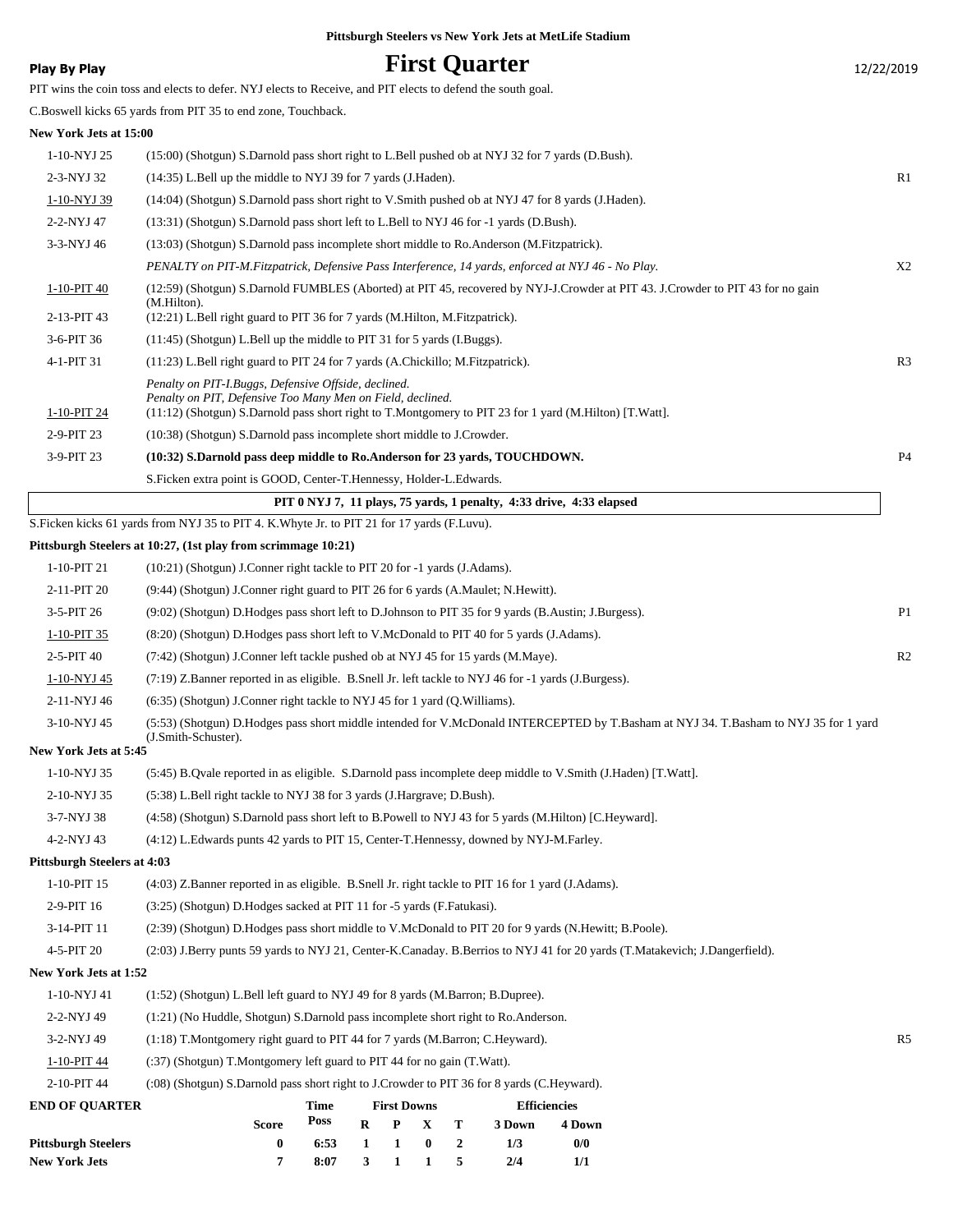### **Play By Play Play Second Quarter** 12/22/2019 New York Jets continued. 3-2-PIT 36 (15:00) B.Qvale reported in as eligible. L.Bell left tackle to PIT 36 for no gain (C.Heyward). 4-2-PIT 36 **(14:20) S.Ficken 54 yard field goal is GOOD, Center-T.Hennessy, Holder-L.Edwards. PIT 0 NYJ 10, 7 plays, 23 yards, 2:37 drive, 0:45 elapsed** S.Ficken kicks 65 yards from NYJ 35 to end zone, Touchback. **Pittsburgh Steelers at 14:15** 1-10-PIT 25 (14:15) Z.Banner reported in as eligible. D.Hodges pass short left to N.Vannett to PIT 43 for 18 yards (J.Adams). P3 1-10-PIT 43 (13:35) J.Conner left tackle to NYJ 45 for 12 yards (M.Maye). R4 1-10-NYJ 45 (12:54) (Shotgun) J.Conner right tackle to NYJ 46 for -1 yards (K.Phillips; J.Burgess). 2-11-NYJ 46 (12:11) (Shotgun) D.Hodges pass short right to J.Washington to NYJ 41 for 5 yards (A.Maulet). *PENALTY on NYJ-A.Maulet, Horse Collar Tackle, 15 yards, enforced at NYJ 41.* X5 1-10-NYJ 26 (11:48) (Shotgun) D.Hodges pass short left to D.Cain to NYJ 22 for 4 yards (B.Poole; J.Burgess). 2-6-NYJ 22 (11:09) (Shotgun) D.Hodges pass short right to D.Johnson to NYJ 19 for 3 yards (A.Maulet). 3-3-NYJ 19 (10:27) (Shotgun) D.Hodges pass deep right intended for J.Samuels INTERCEPTED by M.Maye at NYJ -3. Touchback. **New York Jets at 10:21** 1-10-NYJ 20 (10:21) B.Qvale reported in as eligible. L.Bell left tackle to NYJ 23 for 3 yards (D.Bush). 2-7-NYJ 23 (9:40) (Shotgun) S.Darnold pass incomplete short right to J.Crowder. 3-7-NYJ 23 (9:33) (Shotgun) S.Darnold pass incomplete deep right to J.Crowder. 4-7-NYJ 23 (9:28) L.Edwards punts 63 yards to PIT 14, Center-T.Hennessy, out of bounds. **Pittsburgh Steelers at 9:20** 1-10-PIT 14 (9:20) #2 Rudolph in at QB. (Shotgun) B.Snell Jr. right guard to PIT 12 for -2 yards (B.Copeland). 2-12-PIT 12 (8:42) (Shotgun) M.Rudolph pass incomplete short left to D.Johnson. 3-12-PIT 12 (8:38) (Shotgun) M.Rudolph pass short left to J.Washington to PIT 25 for 13 yards (B.Austin; J.Burgess) [N.Shepherd]. P6 1-10-PIT 25 (7:53) (Shotgun) M.Rudolph pass short left to D.Johnson to PIT 29 for 4 yards (J.Adams). 2-6-PIT 29 *(7:17) (Shotgun) PENALTY on PIT-D.DeCastro, False Start, 5 yards, enforced at PIT 29 - No Play.* 2-11-PIT 24 (7:00) (Shotgun) M.Rudolph pass incomplete short middle to V.McDonald (B.Copeland). 3-11-PIT 24 (6:56) (Shotgun) M.Rudolph scrambles up the middle to PIT 29 for 5 yards (J.Adams; J.Willis). 4-6-PIT 29 (6:05) J.Berry punts 31 yards to NYJ 40, Center-K.Canaday, out of bounds. **New York Jets at 5:58** 1-10-NYJ 40 (5:58) (Shotgun) B.Powell right guard to NYJ 43 for 3 yards (C.Heyward; J.Hargrave). 2-7-NYJ 43 (5:19) (Shotgun) L.Bell left tackle to NYJ 32 for -11 yards (B.Dupree). 3-18-NYJ 32 (4:30) (Shotgun) S.Darnold pass short right to L.Bell to NYJ 44 for 12 yards (T.Watt; M.Fitzpatrick). 4-6-NYJ 44 (3:53) L.Edwards punts 43 yards to PIT 13, Center-T.Hennessy. D.Johnson pushed ob at PIT 43 for 30 yards (L.Edwards). *PENALTY on PIT-J.Dangerfield, Offensive Holding, 10 yards, enforced at PIT 24.* **Pittsburgh Steelers at 3:42** 1-10-PIT 14 (3:42) (Shotgun) K.Whyte Jr. left tackle to PIT 18 for 4 yards (J.Adams; N.Hewitt). 2-6-PIT 18 (3:05) (Shotgun) M.Rudolph pass short left to J.Washington to PIT 31 for 13 yards (B.Austin). P7 1-10-PIT 31 (2:29) (Shotgun) K.Whyte Jr. right end to PIT 33 for 2 yards (J.Burgess). Two-Minute Warning 2-8-PIT 33 (2:00) (Shotgun) M.Rudolph pass short right to D.Johnson ran ob at PIT 42 for 9 yards. P8 1-10-PIT 42 (1:56) (Shotgun) M.Rudolph pass short right to J.Samuels to PIT 43 for 1 yard (A.Maulet; J.Burgess). Timeout #1 by PIT at 01:45. 2-9-PIT 43 (1:45) (Shotgun) M.Rudolph pass short left to J.Samuels to NYJ 30 for 27 yards (N.Hewitt) [B.Poole]. P9 1-10-NYJ 30 (1:36) (Shotgun) M.Rudolph pass incomplete short left to J.Smith-Schuster. 2-10-NYJ 30 (1:32) (Shotgun) M.Rudolph sacked at NYJ 39 for -9 yards (N.Hewitt). Timeout #2 by PIT at 01:26. 3-19-NYJ 39 (1:26) (Shotgun) M.Rudolph pass short right to J.Washington ran ob at NYJ 31 for 8 yards (A.Maulet). 4-11-NYJ 31 **(1:22) C.Boswell 49 yard field goal is GOOD, Center-K.Canaday, Holder-J.Berry.**

#### **PIT 3 NYJ 10, 10 plays, 55 yards, 2:24 drive, 13:42 elapsed**

C.Boswell kicks 52 yards from PIT 35 to NYJ 13. T.Montgomery to NYJ 25 for 12 yards (Tr.Edmunds).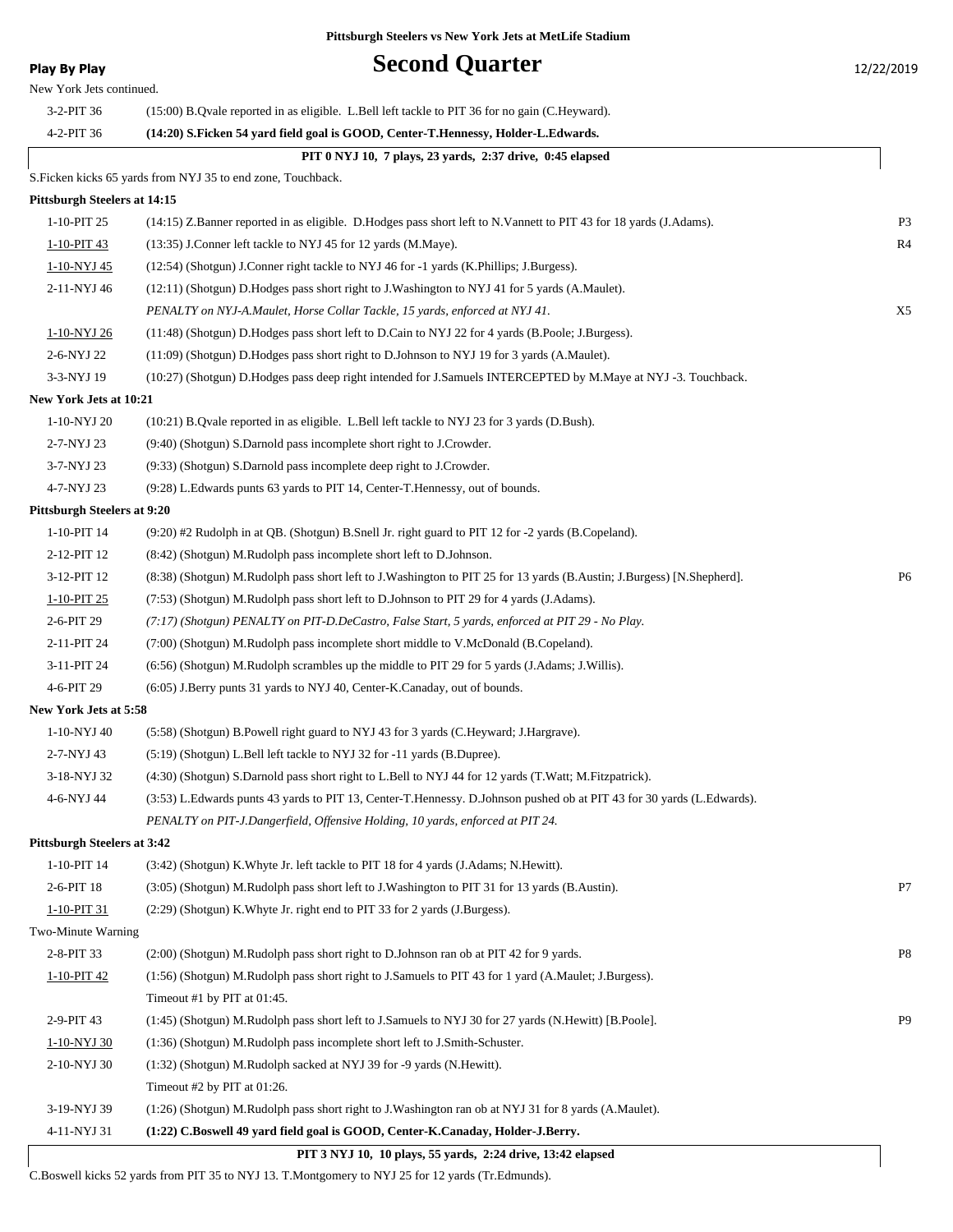*PENALTY on NYJ-T.Basham, Offensive Holding, 10 yards, enforced at NYJ 25.*

|                                    | New York Jets at 1:18, (1st play from scrimmage 1:13)                                                                                                               |                |  |  |  |  |  |
|------------------------------------|---------------------------------------------------------------------------------------------------------------------------------------------------------------------|----------------|--|--|--|--|--|
| 1-10-NYJ 15                        | $(1:13)$ (Shotgun) S.Darnold pass short right to Ro.Anderson to NYJ 24 for 9 yards (M.Barron).                                                                      |                |  |  |  |  |  |
| 2-1-NYJ 24                         | (:53) (No Huddle, Shotgun) S.Darnold pass short left to V.Smith pushed ob at NYJ 34 for 10 yards (M.Hilton).                                                        | P <sub>6</sub> |  |  |  |  |  |
| 1-10-NYJ 34                        | P7<br>(:44) (Shotgun) S.Darnold pass short middle to J.Crowder to NYJ 49 for 15 yards (M.Barron).                                                                   |                |  |  |  |  |  |
|                                    | Timeout #1 by NYJ at $00:36$ .                                                                                                                                      |                |  |  |  |  |  |
| 1-10-NYJ 49                        | (:36) (Shotgun) S.Darnold sacked at NYJ 42 for -7 yards (T.Watt). FUMBLES (T.Watt), RECOVERED by PIT-T.Watt at NYJ 41. T.Watt to NYJ<br>41 for no gain (S.Darnold). |                |  |  |  |  |  |
| <b>Pittsburgh Steelers at 0:28</b> |                                                                                                                                                                     |                |  |  |  |  |  |
| 1-10-NYJ 41                        | (:28) (Shotgun) J.Samuels up the middle to NYJ 35 for 6 yards (H.Anderson).                                                                                         |                |  |  |  |  |  |
|                                    | Timeout #3 by PIT at $00:21$ .                                                                                                                                      |                |  |  |  |  |  |
| 2-4-NYJ 35                         | (:21) (Shotgun) M.Rudolph pass short left to J.Samuels pushed ob at NYJ 34 for 1 yard (B.Austin).                                                                   |                |  |  |  |  |  |
| 3-3-NYJ 34                         | (:14) (Shotgun) M.Rudolph pass incomplete deep right to J.Washington.                                                                                               |                |  |  |  |  |  |
|                                    | PENALTY on NYJ-A.Maulet, Illegal Contact, 5 yards, enforced at NYJ 34 - No Play.                                                                                    | X10            |  |  |  |  |  |
| 1-10-NYJ 29                        | (:09) (Shotgun) M.Rudolph pass deep left to D.Johnson for 29 yards, TOUCHDOWN.                                                                                      | P11            |  |  |  |  |  |
|                                    | C.Boswell extra point is GOOD, Center-K.Canaday, Holder-J.Berry.                                                                                                    |                |  |  |  |  |  |
|                                    | PIT 10 NYJ 10, 3 plays, 41 yards, 1 penalty, 0:24 drive, 14:56 elapsed                                                                                              |                |  |  |  |  |  |

C.Boswell kicks 52 yards from PIT 35 to NYJ 13. B.Berrios MUFFS catch, and recovers at NYJ 17.

| <b>END OF OUARTER</b>      |              | Time  |              | <b>First Downs</b> |                 | <b>Efficiencies</b> |        |  |
|----------------------------|--------------|-------|--------------|--------------------|-----------------|---------------------|--------|--|
|                            | <b>Score</b> | Poss  |              |                    | $R$ $P$ $X$ $T$ | 3 Down              | 4 Down |  |
| <b>Pittsburgh Steelers</b> | 10           | 10:04 | $\mathbf{1}$ |                    | 6 2 9           | 1/4                 | 0/0    |  |
| <b>New York Jets</b>       | 10           | 4:56  | $\mathbf{0}$ | $2 \quad 0$        |                 | 0/3                 | 0/0    |  |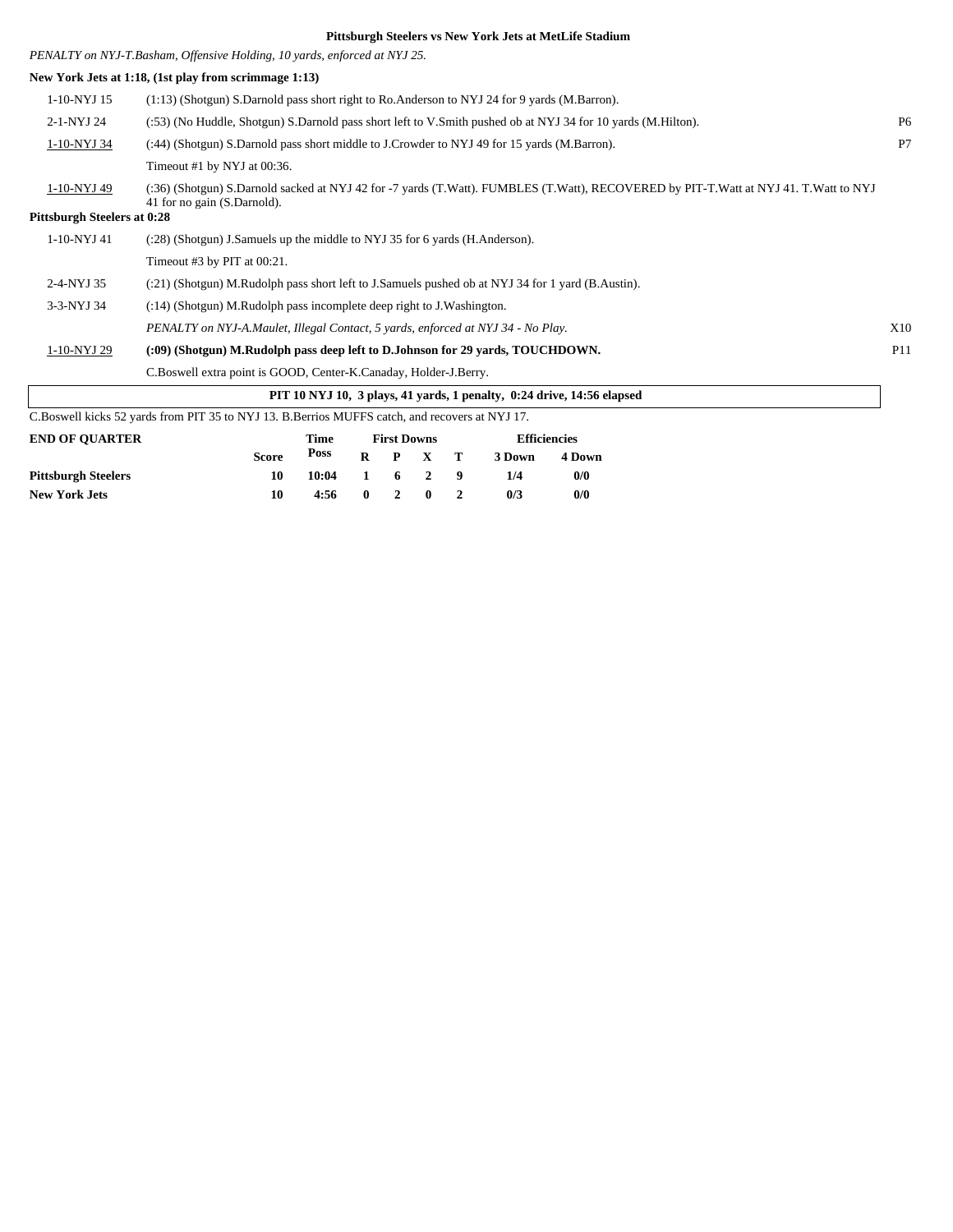|                                    | Pittsburgh Steelers vs New York Jets at MetLife Stadium                                                                                       |                 |
|------------------------------------|-----------------------------------------------------------------------------------------------------------------------------------------------|-----------------|
| <b>Play By Play</b>                | <b>Third Quarter</b>                                                                                                                          | 12/22/2019      |
|                                    | PIT elects to Receive, and NYJ elects to defend the goal.                                                                                     |                 |
|                                    | S. Ficken kicks 59 yards from NYJ 35 to PIT 6. K. Whyte Jr. to PIT 30 for 24 yards (B. Copeland; H. Langi).                                   |                 |
|                                    | Pittsburgh Steelers at 15:00, (1st play from scrimmage 14:53)                                                                                 |                 |
| 1-10-PIT 30                        | (14:53) (Shotgun) K. Whyte Jr. left tackle to PIT 32 for 2 yards (M. Canady; N. Hewitt).                                                      |                 |
| 2-8-PIT 32                         | (14:18) (Shotgun) M.Rudolph pass short right to J.Smith-Schuster to PIT 40 for 8 yards (A.Maulet).                                            | P <sub>12</sub> |
| 1-10-PIT 40                        | (13:43) (Shotgun) J.Samuels left guard to PIT 40 for no gain (J.Jenkins).                                                                     |                 |
| 2-10-PIT 40                        | (13:06) (Shotgun) M.Rudolph pass short middle to D.Johnson to PIT 45 for 5 yards (M.Canady).                                                  |                 |
| 3-5-PIT 45                         | (12:29) (Shotgun) M.Rudolph pass short right to V.McDonald to PIT 40 for -5 yards (J.Adams).                                                  |                 |
| 4-10-PIT 40                        | (11:46) J.Berry punts 41 yards to NYJ 19, Center-K.Canaday, fair catch by B.Berrios.                                                          |                 |
| New York Jets at 11:39             |                                                                                                                                               |                 |
| 1-10-NYJ 19                        | (11:39) S.Darnold pass short left to J.Crowder pushed ob at NYJ 36 for 17 yards (M.Fitzpatrick).                                              | P <sub>8</sub>  |
| 1-10-NYJ 36                        | (11:12) L.Bell up the middle to NYJ 38 for 2 yards (D.Bush; Te.Edmunds).                                                                      |                 |
| 2-8-NYJ 38                         | (10:36) L.Bell right guard to NYJ 43 for 5 yards (J.Hargrave; B.Dupree).                                                                      |                 |
| 3-3-NYJ 43                         | (10:00) (Shotgun) S.Darnold scrambles up the middle to NYJ 47 for 4 yards (M.Barron).                                                         | R <sub>9</sub>  |
| 1-10-NYJ 47                        | (9:19) L.Bell left tackle to NYJ 49 for 2 yards (T.Watt; T.Alualu).                                                                           |                 |
| 2-8-NYJ 49                         | (8:43) (Shotgun) S.Darnold pass short right to T.Wesco pushed ob at PIT 19 for 32 yards (M.Fitzpatrick).                                      | <b>P10</b>      |
| 1-10-PIT 19                        | (8:00) L.Bell right guard to PIT 18 for 1 yard (D.McCullers; T.Alualu).                                                                       |                 |
| 2-9-PIT 18                         | (7:23) (Shotgun) S.Darnold pass incomplete short right.                                                                                       |                 |
| 3-9-PIT 18                         | (7:14) (Shotgun) S.Darnold sacked at PIT 19 for -1 yards (B.Dupree).                                                                          |                 |
| 4-10-PIT 19                        | (6:34) S.Ficken 37 yard field goal is GOOD, Center-T.Hennessy, Holder-L.Edwards.                                                              |                 |
|                                    | PIT 10 NYJ 13, 10 plays, 62 yards, 5:09 drive, 8:30 elapsed                                                                                   |                 |
|                                    | S. Ficken kicks 63 yards from NYJ 35 to PIT 2. K. Whyte Jr. to PIT 26 for 24 yards (H. Langi).                                                |                 |
|                                    | Pittsburgh Steelers at 6:30, (1st play from scrimmage 6:24)                                                                                   |                 |
| 1-10-PIT 26                        | (6:24) (Shotgun) M.Rudolph pass short right to J.Washington to PIT 28 for 2 yards (A.Maulet; N.Hewitt).                                       |                 |
| 2-8-PIT 28                         | (5:45) (Shotgun) B.Snell Jr. up the middle to PIT 32 for 4 yards (Q.Williams).                                                                |                 |
| 3-4-PIT 32                         | (5:04) (Shotgun) M.Rudolph pass incomplete deep right to J.Washington.                                                                        |                 |
| 4-4-PIT 32                         | (4:59) (Punt formation) J.Berry punts 49 yards to NYJ 19, Center-K.Canaday, fair catch by B.Berrios.                                          |                 |
| New York Jets at 4:52              |                                                                                                                                               |                 |
| 1-10-NYJ 19                        | (4:52) B.Qvale reported in as eligible. L.Bell right guard to NYJ 23 for 4 yards (J.Hargrave; C.Heyward).                                     |                 |
| 2-6-NYJ 23                         | (4:17) (Shotgun) L.Bell up the middle to NYJ 25 for 2 yards (M.Hilton; J.Hargrave).                                                           |                 |
| 3-4-NYJ 25                         | (3:38) (Shotgun) S.Darnold pass incomplete deep middle to J.Crowder (M.Barron).                                                               |                 |
| 4-4-NYJ 25                         | (3:33) L.Edwards punts 50 yards to PIT 25, Center-T.Hennessy. D.Johnson to PIT 42 for 17 yards (T.Wesco).                                     |                 |
| <b>Pittsburgh Steelers at 3:19</b> |                                                                                                                                               |                 |
| 1-10-PIT 42                        | (3:19) Z.Banner reported in as eligible. B.Snell Jr. right end pushed ob at PIT 48 for 6 yards (M.Maye). PIT-M.Pouncey was injured during the |                 |
| 2-4-PIT 48                         | play.<br>(2:53) M.Rudolph up the middle to PIT 43 for -5 yards (M.Canady, K.Phillips).                                                        |                 |
| 3-9-PIT 43                         | (2:09) (Shotgun) M.Rudolph pass short left to J.Smith-Schuster to NYJ 43 for 14 yards (N.Hewitt; M.Canady).                                   | P <sub>13</sub> |
| 1-10-NYJ 43                        | (1:28) (Shotgun) K. Whyte Jr. up the middle to NYJ 40 for 3 yards (J. Jenkins; N. Shepherd).                                                  |                 |
| 2-7-NYJ 40                         | (:53) (Shotgun) M.Rudolph pass incomplete deep right to J.Washington.                                                                         |                 |

- 3-7-NYJ 40 (:48) (Shotgun) M.Rudolph pass incomplete short left to J.Samuels.
- 4-7-NYJ 40 (:43) J.Berry punts 30 yards to NYJ 10, Center-K.Canaday, fair catch by B.Berrios.

#### **New York Jets at 0:36**

1-10-NYJ 10 (:36) (Shotgun) S.Darnold pass incomplete short left to D.Brown (M.Hilton).

2-10-NYJ 10 (:33) (Shotgun) L.Bell up the middle to NYJ 15 for 5 yards (B.Dupree; C.Heyward). PIT-B.Dupree was injured during the play.

|              | Time |  |                             | <b>Efficiencies</b>                                                                           |        |  |
|--------------|------|--|-----------------------------|-----------------------------------------------------------------------------------------------|--------|--|
| <b>Score</b> | Poss |  |                             | 3 Down                                                                                        | 4 Down |  |
| 10           | 7:42 |  |                             | 1/4                                                                                           | 0/0    |  |
| 13           | 7:18 |  |                             | 1/3                                                                                           | 0/0    |  |
|              |      |  | <b>First Downs</b><br>1 2 0 | $R$ $P$ $X$ $T$<br>$\begin{array}{cccc} 0 & 2 & 0 & 2 \end{array}$<br>$\overline{\mathbf{3}}$ |        |  |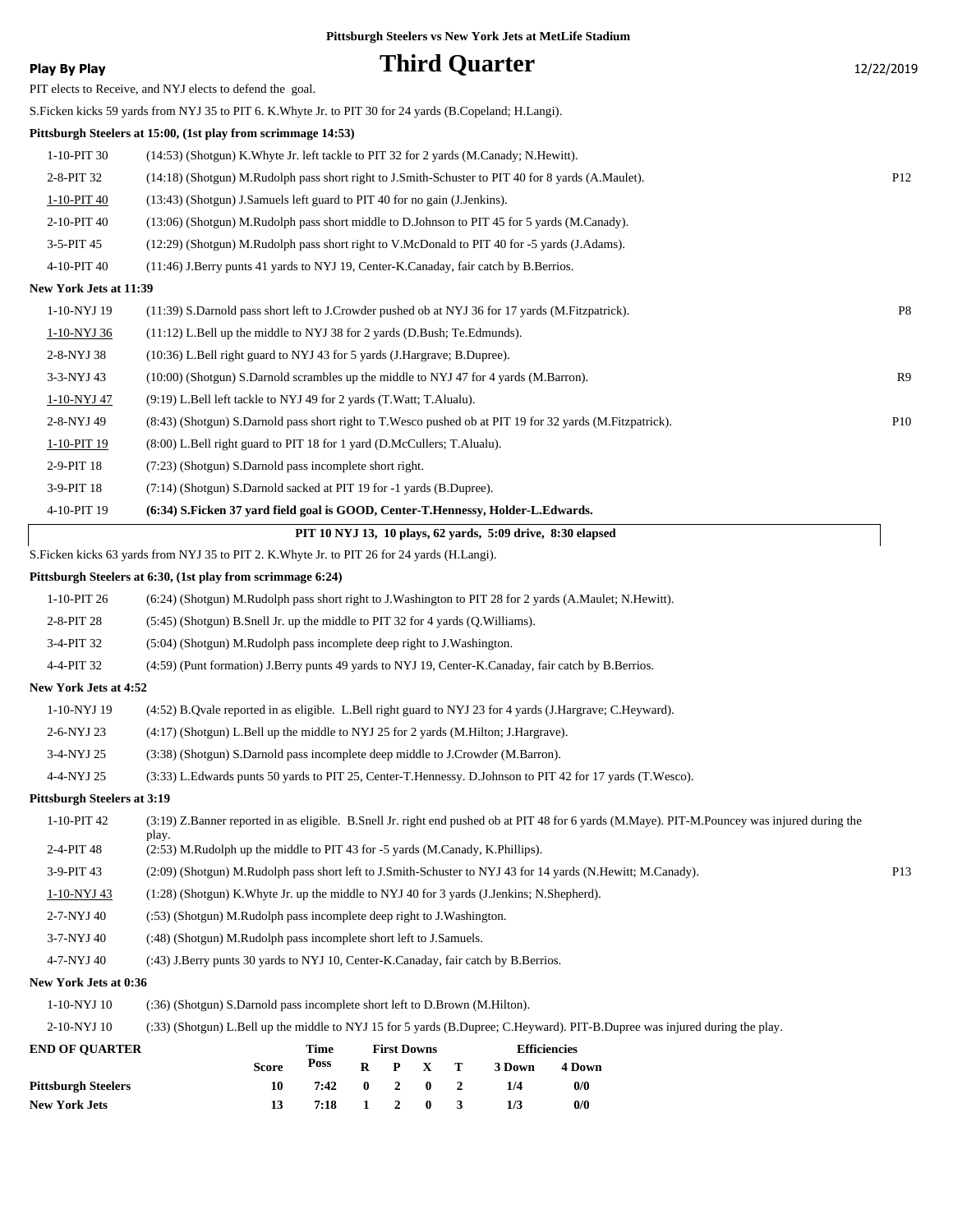| <b>Play By Play</b>                | <b>Fourth Quarter</b>                                                                                                                               | 12/22/2019      |
|------------------------------------|-----------------------------------------------------------------------------------------------------------------------------------------------------|-----------------|
| New York Jets continued.           |                                                                                                                                                     |                 |
| 3-5-NYJ 15                         | (15:00) (Shotgun) S.Darnold pass incomplete short middle to Ro.Anderson [V.Williams].                                                               |                 |
| 4-5-NYJ 15                         | (14:55) (Punt formation) PENALTY on PIT-B.Snell Jr., Neutral Zone Infraction, 5 yards, enforced at NYJ 15 - No Play.                                | X11             |
| 1-10-NYJ 20                        | (14:55) L.Bell right guard to NYJ 22 for 2 yards (A.Chickillo).                                                                                     |                 |
| 2-8-NYJ 22                         | (14:23) (Shotgun) L.Bell right tackle to NYJ 24 for 2 yards (T.Alualu; Te.Edmunds).                                                                 |                 |
| 3-6-NYJ 24                         | (13:40) (Shotgun) S.Darnold pass incomplete short right to B.Powell.                                                                                |                 |
| 4-6-NYJ 24                         | (13:36) L.Edwards punts 49 yards to PIT 27, Center-T.Hennessy. D.Johnson pushed ob at PIT 39 for 12 yards (F.Luvu).                                 |                 |
| Pittsburgh Steelers at 13:25       |                                                                                                                                                     |                 |
| 1-10-PIT 39                        | (13:25) #6 Hodges in at QB. (Shotgun) K. Whyte Jr. left guard to PIT 43 for 4 yards (F. Fatukasi; S. McLendon).                                     |                 |
| 2-6-PIT 43                         | (12:48) (Shotgun) K. Whyte Jr. right tackle to 50 for 7 yards (S. McLendon).                                                                        | R14             |
| $1 - 10 - 50$                      | (12:10) Z.Banner reported in as eligible. B.Snell Jr. right tackle to NYJ 47 for 3 yards (B.Copeland; S.McLendon).                                  |                 |
| 2-7-NYJ 47                         | (11:28) (Shotgun) D.Hodges pass short right to D.Johnson pushed ob at NYJ 32 for 15 yards (M.Maye).                                                 | P <sub>15</sub> |
| 1-10-NYJ 32                        | (10:52) Z.Banner reported in as eligible. B.Snell Jr. up the middle to NYJ 29 for 3 yards (F.Fatukasi; A.Maulet).                                   |                 |
| 2-7-NYJ 29                         | (10:13) D.Hodges sacked at NYJ 38 for -9 yards (Q.Williams).                                                                                        |                 |
| 3-16-NYJ 38                        | (9:28) (Shotgun) D.Hodges Aborted. B.Finney FUMBLES at NYJ 44, recovered by PIT-D.Hodges at NYJ 46. D.Hodges to NYJ 46 for no gain<br>(H.Anderson). |                 |
| 4-24-NYJ 46                        | (8:45) J.Berry punts 24 yards to NYJ 22, Center-K.Canaday, fair catch by B.Berrios.                                                                 |                 |
| New York Jets at 8:38              |                                                                                                                                                     |                 |
| 1-10-NYJ 22                        | (8:38) (Shotgun) S.Darnold pass short left to V.Smith to NYJ 36 for 14 yards (S.Nelson) [J.Hargrave].                                               | P <sub>12</sub> |
| 1-10-NYJ 36                        | (7:57) (Shotgun) S.Darnold pass short left to J.Crowder to PIT 44 for 20 yards (Te.Edmunds).                                                        | P13             |
| 1-10-PIT 44                        | (7:16) (Shotgun) S.Darnold pass short left to L.Bell pushed ob at PIT 41 for 3 yards (M.Barron).                                                    |                 |
| 2-7-PIT 41                         | (6:41) (Shotgun) L.Bell right guard to PIT 39 for 2 yards (T.Alualu; M.Hilton).                                                                     |                 |
| 3-5-PIT 39                         | (6:00) (Shotgun) L.Bell up the middle to PIT 32 for 7 yards (M.Barron).                                                                             | R14             |
| $1-10-PIT$ 32                      | (5:19) (Shotgun) S.Darnold FUMBLES (Aborted) at PIT 36, and recovers at PIT 35. S.Darnold to PIT 35 for no gain (T.Alualu).                         |                 |
| 2-13-PIT 35                        | (4:38) L.Bell left tackle to PIT 35 for no gain (J.Hargrave).                                                                                       |                 |
| 3-13-PIT 35                        | (3:56) (Shotgun) L.Bell right guard to PIT 24 for 11 yards (Te.Edmunds; M.Hilton).                                                                  |                 |
| 4-2-PIT 24                         | (3:15) S.Ficken 42 yard field goal is GOOD, Center-T.Hennessy, Holder-L.Edwards.                                                                    |                 |
|                                    | PIT 10 NYJ 16, 9 plays, 54 yards, 5:27 drive, 11:49 elapsed                                                                                         |                 |
|                                    | S. Ficken kicks 65 yards from NYJ 35 to end zone, Touchback.                                                                                        |                 |
| <b>Pittsburgh Steelers at 3:11</b> |                                                                                                                                                     |                 |
| 1-10-PIT 25                        | (3:11) (Shotgun) J.Samuels left guard to PIT 26 for 1 yard (Q.Williams; J.Burgess).                                                                 |                 |
| 2-9-PIT 26                         | (2:40) (Shotgun) D.Hodges sacked at PIT 21 for -5 yards (K.Phillips).                                                                               |                 |
| 3-14-PIT 21                        | (2:03) (No Huddle, Shotgun) D.Hodges pass incomplete short left to V.McDonald (B.Copeland).                                                         |                 |
| Two-Minute Warning                 |                                                                                                                                                     |                 |
| 4-14-PIT 21                        | (1:59) J.Berry punts 45 yards to NYJ 34, Center-K.Canaday, fair catch by B.Berrios.                                                                 |                 |
| New York Jets at 1:53              |                                                                                                                                                     |                 |
| 1-10-NYJ 34                        | (1:53) B. Qvale reported in as eligible. L. Bell right guard to NYJ 32 for -2 yards (J. Dangerfield, B. Dupree).<br>Timeout #1 by PIT at 01:48.     |                 |
| 2-12-NYJ 32                        | (1:48) L.Bell left guard to NYJ 35 for 3 yards (T.Watt; C.Heyward).                                                                                 |                 |
|                                    | Timeout #2 by PIT at 01:44.                                                                                                                         |                 |
| 3-9-NYJ 35                         | (1:44) L.Bell up the middle to NYJ 32 for -3 yards (B.Dupree; V.Williams).                                                                          |                 |
|                                    | Timeout #3 by PIT at 01:39.                                                                                                                         |                 |
| 4-12-NYJ 32                        | (1:39) L.Edwards punts 28 yards to PIT 40, Center-T.Hennessy, downed by NYJ-T.Hennessy.                                                             |                 |
| <b>Pittsburgh Steelers at 1:27</b> |                                                                                                                                                     |                 |
| 1-10-PIT 40                        | (1:27) (Shotgun) D.Hodges pass short left to D.Johnson to PIT 47 for 7 yards (B.Poole).                                                             |                 |
| 2-3-PIT 47                         | (1:07) (No Huddle, Shotgun) D.Hodges pass short right to D.Cain ran ob at NYJ 47 for 6 yards.                                                       | P16             |
| 1-10-NYJ 47                        | (1:04) (Shotgun) D.Hodges pass incomplete short right.                                                                                              |                 |
| 2-10-NYJ 47                        | (:58) (Shotgun) D.Hodges pass short left to J.Samuels pushed ob at NYJ 44 for 3 yards (M.Canady).                                                   |                 |
| 3-7-NYJ 44                         | (:51) (Shotgun) D.Hodges pass incomplete deep right to J.Washington (M.Maye).                                                                       |                 |
| 4-7-NYJ 44                         | (:44) (Shotgun) D.Hodges FUMBLES (Aborted) at NYJ 49, and recovers at 50. D.Hodges pass incomplete deep middle to J.Smith-Schuster.                 |                 |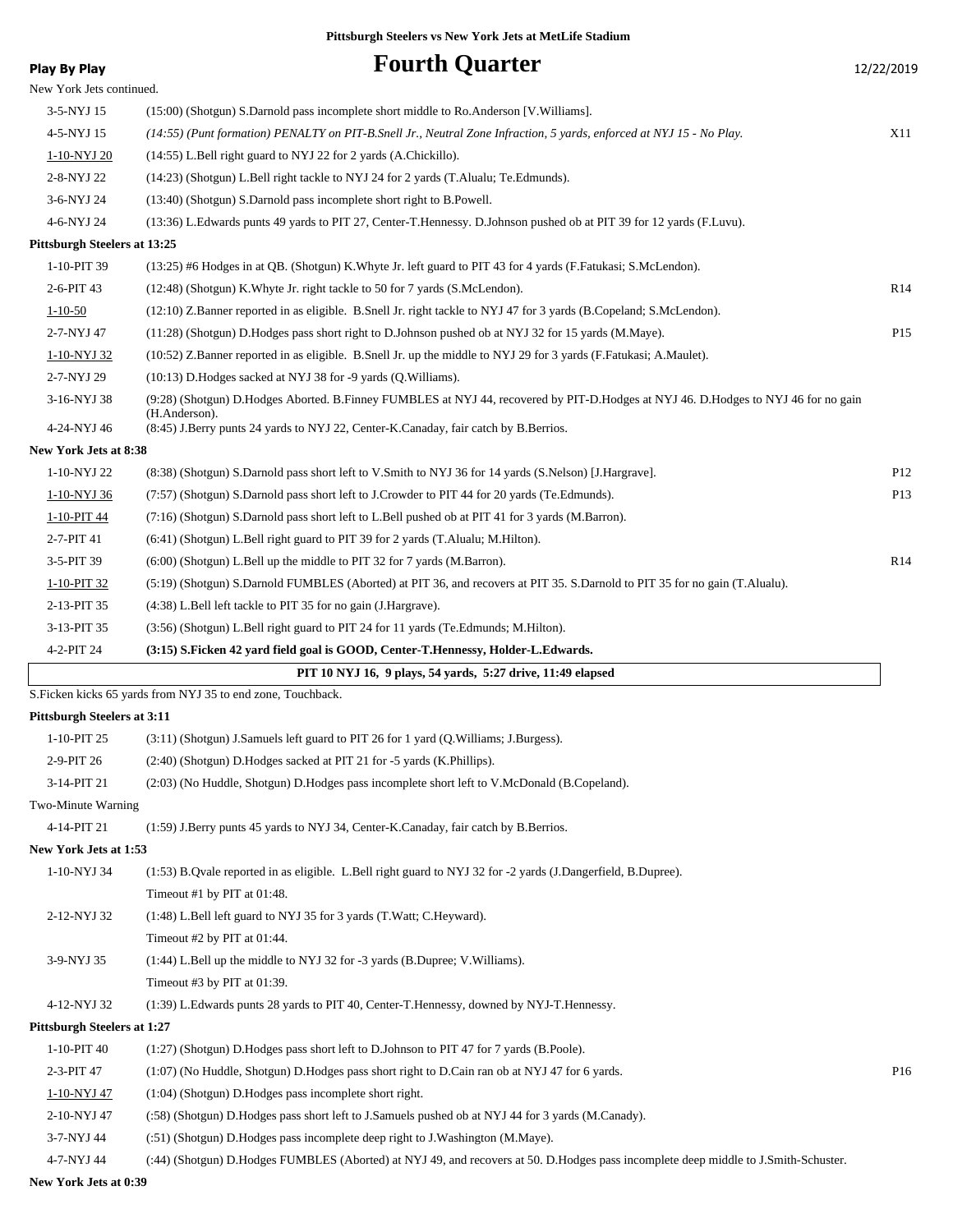| <b>Efficiencies</b> |  |  |
|---------------------|--|--|
| 4 Down              |  |  |
| 0/1                 |  |  |
| 0/0                 |  |  |
|                     |  |  |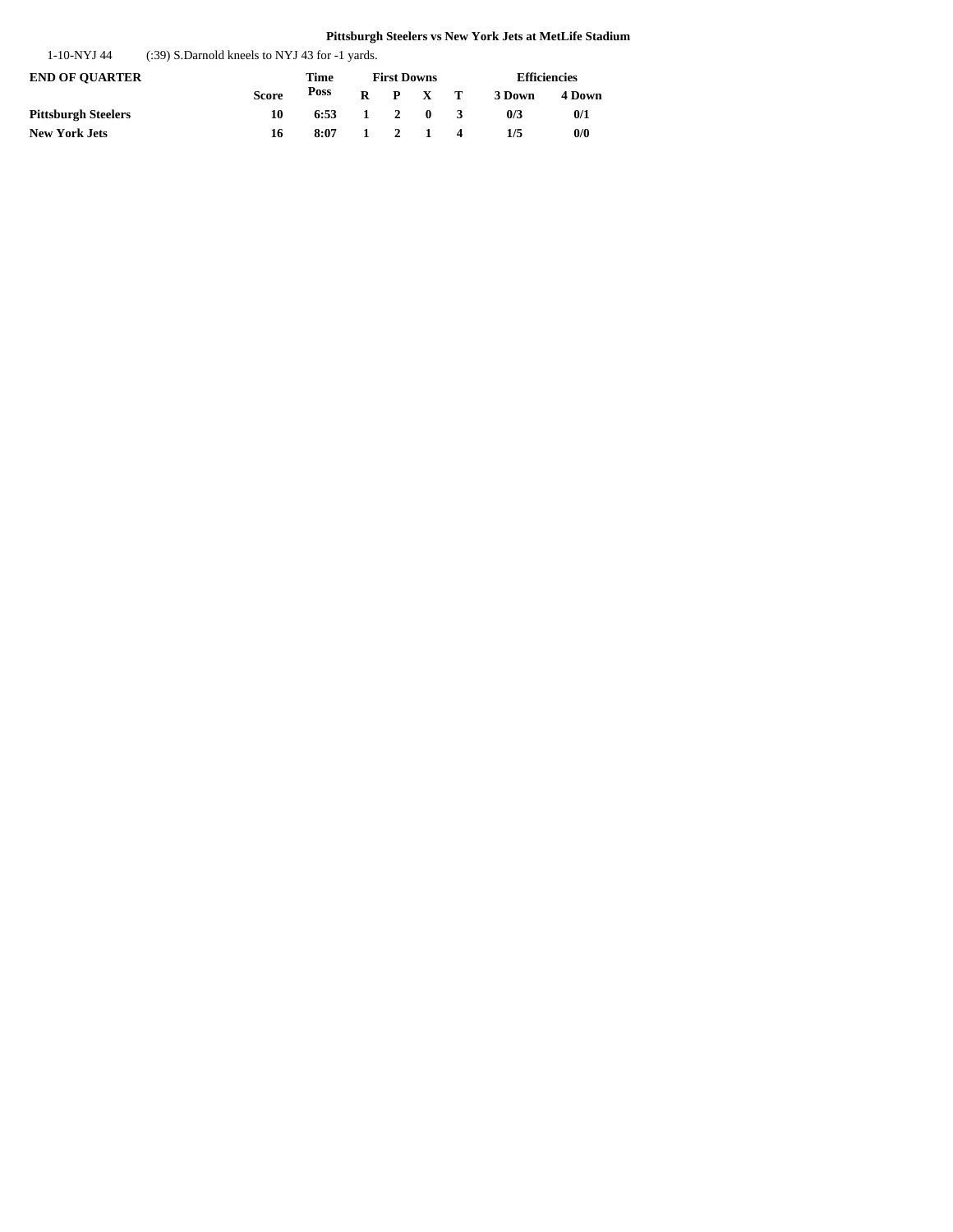### **Miscellaneous Statistics Report**

**Pittsburgh Steelers vs New York Jets**

**12/22/2019 at MetLife Stadium**

### **Ten Longest Plays for Pittsburgh Steelers**

| Yards | Otr | <b>Play Start</b>        | <b>Play Description</b>                                                                                                                                                      |
|-------|-----|--------------------------|------------------------------------------------------------------------------------------------------------------------------------------------------------------------------|
| 29    |     | 2 1-10-NYJ 29            | (:09) (Shotgun) M.Rudolph pass deep left to D.Johnson for 29 yards, TOUCHDOWN.                                                                                               |
| 27    |     | 2 2-9-PIT 43             | (1:45) (Shotgun) M.Rudolph pass short left to J.Samuels to NYJ 30 for 27 yards (N.Hewitt) [B.Poole].                                                                         |
| 20    |     | 2 2-11-NYJ 46            | (12:11) (Shotgun) D.Hodges pass short right to J.Washington to NYJ 41 for 5 yards (A.Maulet).<br>PENALTY on NYJ-A.Maulet, Horse Collar Tackle, 15 yards, enforced at NYJ 41. |
| 18    |     | 2 1-10-PIT 25            | (14:15) Z.Banner reported in as eligible. D.Hodges pass short left to N.Vannett to PIT 43 for 18 yards (J.Adams).                                                            |
| 15    |     | $1 \quad 2 - 5 - PIT 40$ | (7:42) (Shotgun) J.Conner left tackle pushed ob at NYJ 45 for 15 yards (M.Maye).                                                                                             |
| 15    |     | 4 2-7-NYJ 47             | (11:28) (Shotgun) D.Hodges pass short right to D.Johnson pushed ob at NYJ 32 for 15 yards (M.Maye).                                                                          |
| 14    |     | $3 - 3 - 9 - PIT 43$     | (2:09) (Shotqun) M.Rudolph pass short left to J.Smith-Schuster to NYJ 43 for 14 yards (N.Hewitt; M.Canady).                                                                  |
| 13    |     | 2 3-12-PIT 12            | (8:38) (Shotgun) M.Rudolph pass short left to J.Washington to PIT 25 for 13 yards (B.Austin; J.Burgess) [N.Shepherd].                                                        |
| 13    |     | 2 2-6-PIT 18             | (3:05) (Shotgun) M.Rudolph pass short left to J.Washington to PIT 31 for 13 yards (B.Austin).                                                                                |
| 12    |     | 2 1-10-PIT 43            | (13:35) J.Conner left tackle to NYJ 45 for 12 yards (M.Maye).                                                                                                                |

#### **Ten Longest Plays for New York Jets**

| Yards | 0tr | <b>Play Start</b> | <b>Play Description</b>                                                                                      |
|-------|-----|-------------------|--------------------------------------------------------------------------------------------------------------|
| 32    |     | $3$ 2-8-NYJ 49    | (8:43) (Shotgun) S.Darnold pass short right to T.Wesco pushed ob at PIT 19 for 32 yards (M.Fitzpatrick).     |
| 23    |     | 3-9-PIT 23        | (10:32) S.Darnold pass deep middle to Ro.Anderson for 23 yards, TOUCHDOWN.                                   |
| 20    |     | 4 1-10-NYJ 36     | (7:57) (Shotgun) S.Darnold pass short left to J.Crowder to PIT 44 for 20 yards (Te.Edmunds).                 |
| 17    |     | 3 1-10-NYJ 19     | (11:39) S.Darnold pass short left to J.Crowder pushed ob at NYJ 36 for 17 yards (M.Fitzpatrick).             |
| 15    |     | 2 1-10-NYJ 34     | (:44) (Shotqun) S.Darnold pass short middle to J.Crowder to NYJ 49 for 15 yards (M.Barron).                  |
| 14    |     | 4 1-10-NYJ 22     | (8:38) (Shotgun) S.Darnold pass short left to V.Smith to NYJ 36 for 14 yards (S.Nelson) [J.Hargrave].        |
| 12    |     | 2 3-18-NYJ 32     | (4:30) (Shotgun) S.Darnold pass short right to L.Bell to NYJ 44 for 12 yards (T.Watt; M.Fitzpatrick).        |
| 11    |     | 4 3-13-PIT 35     | (3:56) (Shotgun) L.Bell right guard to PIT 24 for 11 yards (Te.Edmunds; M.Hilton).                           |
| 10    |     | 2 2-1-NYJ 24      | (:53) (No Huddle, Shotgun) S.Darnold pass short left to V.Smith pushed ob at NYJ 34 for 10 yards (M.Hilton). |
| 9     |     | 1-10-NYJ 15       | (1:13) (Shotgun) S.Darnold pass short right to Ro.Anderson to NYJ 24 for 9 yards (M.Barron).                 |

|                | <b>Touchdown Scoring Information</b> |                                         | <b>Offense</b> |  | <b>Defense</b> Special Teams |           |  |
|----------------|--------------------------------------|-----------------------------------------|----------------|--|------------------------------|-----------|--|
| <b>VISITOR</b> | Pittsburgh Steelers                  |                                         |                |  |                              |           |  |
| <b>HOME</b>    | New York Jets                        |                                         |                |  | - 0                          |           |  |
|                | <b>Player Scoring Information</b>    |                                         |                |  |                              |           |  |
| Chate Blassey  |                                      | <b>Deal(OTD, Dust Tat TD, From Mine</b> |                |  | -~                           | <b>VR</b> |  |

| Club Player     |                          |                |                         |     |      |  |          |          | TD Rush Rec KO TD Punt Int TD Fum Misc FG XP 2Pt 2Pt Sfty Points |
|-----------------|--------------------------|----------------|-------------------------|-----|------|--|----------|----------|------------------------------------------------------------------|
|                 | TD.                      | TD.            | TD                      | TD. | - TD |  | Rush Rec |          |                                                                  |
| PIT D.Johnson   |                          |                |                         |     |      |  |          |          | 0 0 1 0 0 0 0 0 0 0 0 0 0 0 6                                    |
| PIT C.Boswell   | $\Omega$<br>$\mathbf{0}$ |                | 0 0 0 0 0 0 1 1 0 0 0   |     |      |  |          |          | $\overline{4}$                                                   |
| NYJ S.Ficken    | $\Omega$                 | $\overline{0}$ | 0 0 0 0 0 3 1 0 0       |     |      |  |          | $\sim$ 0 | - 10                                                             |
| NYJ Ro.Anderson |                          |                | 0 1 0 0 0 0 0 0 0 0 0 0 |     |      |  |          |          | 6                                                                |

| <b>Possession Detail</b>    | <b>First Half</b> |      | <b>Second Half</b> |       | Game           |       |  |
|-----------------------------|-------------------|------|--------------------|-------|----------------|-------|--|
|                             | <b>Visitor</b>    | Home | <b>Visitor</b>     | Home  | <b>Visitor</b> | Home  |  |
| Largest Lead                | 0                 | 10   | 0                  | 6     | 0              | 10    |  |
| Drives Leading              |                   | 5    | 0                  |       | 0              | 10    |  |
| Time of Possession Leading  | 0:00              | 8:26 | 0:00               | 10:16 | 0:00           | 18:42 |  |
| Largest Deficit             | $-10$             | 0    | -6                 | 0     | $-10$          | 0     |  |
| Drives Trailing             | 6                 | 0    | 5                  | 0     | 11             | 0     |  |
| Time of Possession Trailing | 16:57             | 0:00 | 11:14              | 0:00  | 28:11          | 0:00  |  |
| Times Score Tied Up         |                   |      |                    | 0     |                |       |  |
| Lead Changes                |                   |      |                    |       |                |       |  |